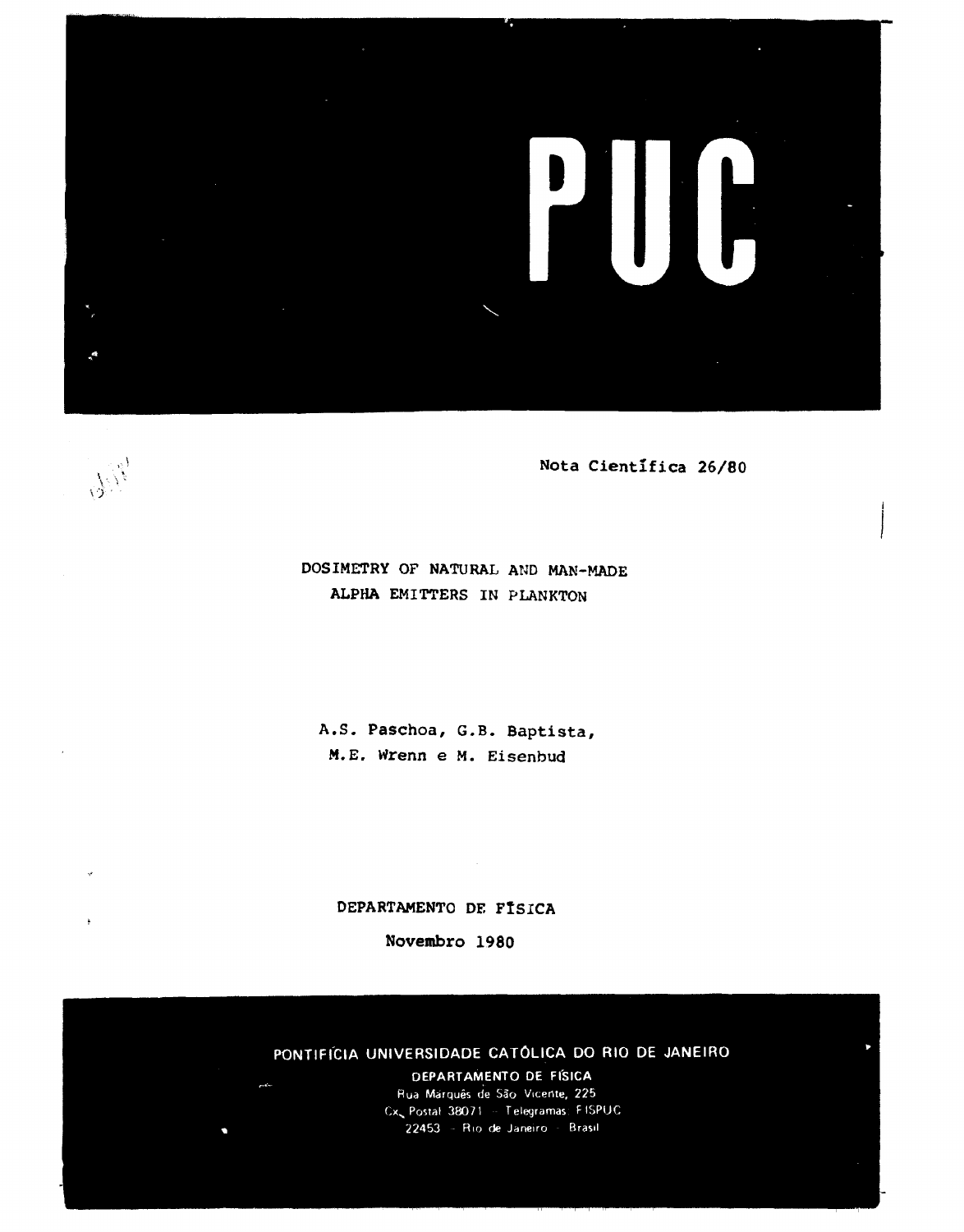# **DOSIMETRY OF NATURAL AND MAN-MADE ALPHA EMITTERS IN PLANKTON\***

**A.S. Paschoa, G.B. Baptista Departamento de Física, Pontifícia Universidade Católica Cx.P. 38071, Rio de Janeiro, RJ, Brasil** 

**M.E. Wrenn** 

**University of Utah Radiobiology Division Salt Lake City, Utah 84112, U.S.A.** 

**and** 

#### **M. Eisenbud**

**New York University Medical Center Laboratory for Environmental Studies Institute of Environmental Medicine P.O. Box 817, Tuxedo, New York 10987, U.S.A.** 

**November 1980** 

**ABSTRACT. Comparison between the natural and man-made alpha radiation dose rates to plankton can be important for predicting the potential long-term effects on aquatic biota resulting from the routine or accidental radioactive releases from the nuclear fuel cycle. A contribution is made here towards the goal of comparing natural with man-made alpha radiation dose rates to plankton using the same method of calculation in both cases.** 

**RESUMO. A comparação entre as taxas de dose de radiação para plancton devido a emissores alfa naturais e artificiais pode ser importante para prever os efeitos potenciais, a longo prazo, para a biota aquática resultantes das liberações radioativas, rotineiras ou acidentais, provenientes do ciclo de combustível nuclear. Este trabalho constituí uma contribuição no sentido de permitir uma comparação das taxas de dose de radiação alfa natural e artificial para plancton utilizando o mesmo método de cálculo nos dois casos.** 

**<sup>\*</sup> Work partially supported by PINEP and CNPq.**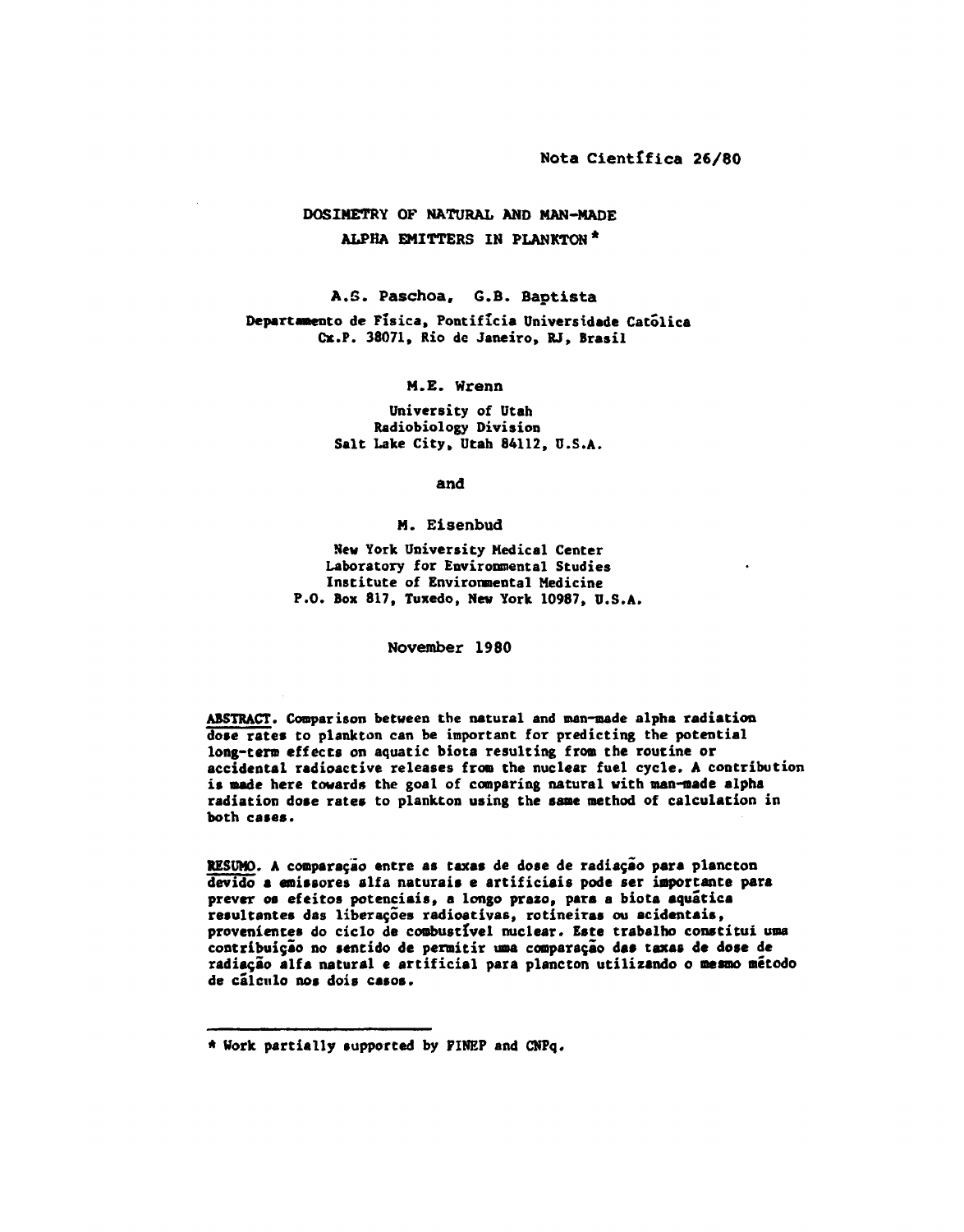### **1. INTRODUCTION**

**It has been well known for many years that plankton play an important role in the biogenic migration of**  elements in the aquatic endironment. However, only few **attempts [1-8] have been made so far to estimate the radiation dose to plankton. Throughout time plankton have been exposed to several sources of natural radioactivily, including radionuclides of terrestrial origin, such as >>0K, <sup>87</sup>Rb and members of the <sup>238</sup> 0 and 2 3 <sup>2</sup> Th series as well as radionuclides originating from**  cosmic rays, such as  ${}^{3}$ H,  ${}^{7}$ Be,  ${}^{14}$ C,  ${}^{32}$ P,  ${}^{33}$ P and  ${}^{35}$ S **Most of these radionuclides have an activity**  concentration in oceans higher than 3.7x10<sup>-4</sup> Bq/ltr **according to data available in the literature [9-11]. Knowledge of the effects associated with the biological accumulation and retention of natural radionuclides present in the aquatic environment can be useful for studying the long-range effects of man-made radionuclides with long half-lives which are incorporated into marine ecosystems. In particular and as is also well known, plankton concentrate some radionuclides 10 to 10<sup>s</sup> times their own concentrations in water.** 

**Templeton et al. [12] suggested in 1971 that further studies were required on the concentrations of naturally occurring radionuclides and natural** 

**2**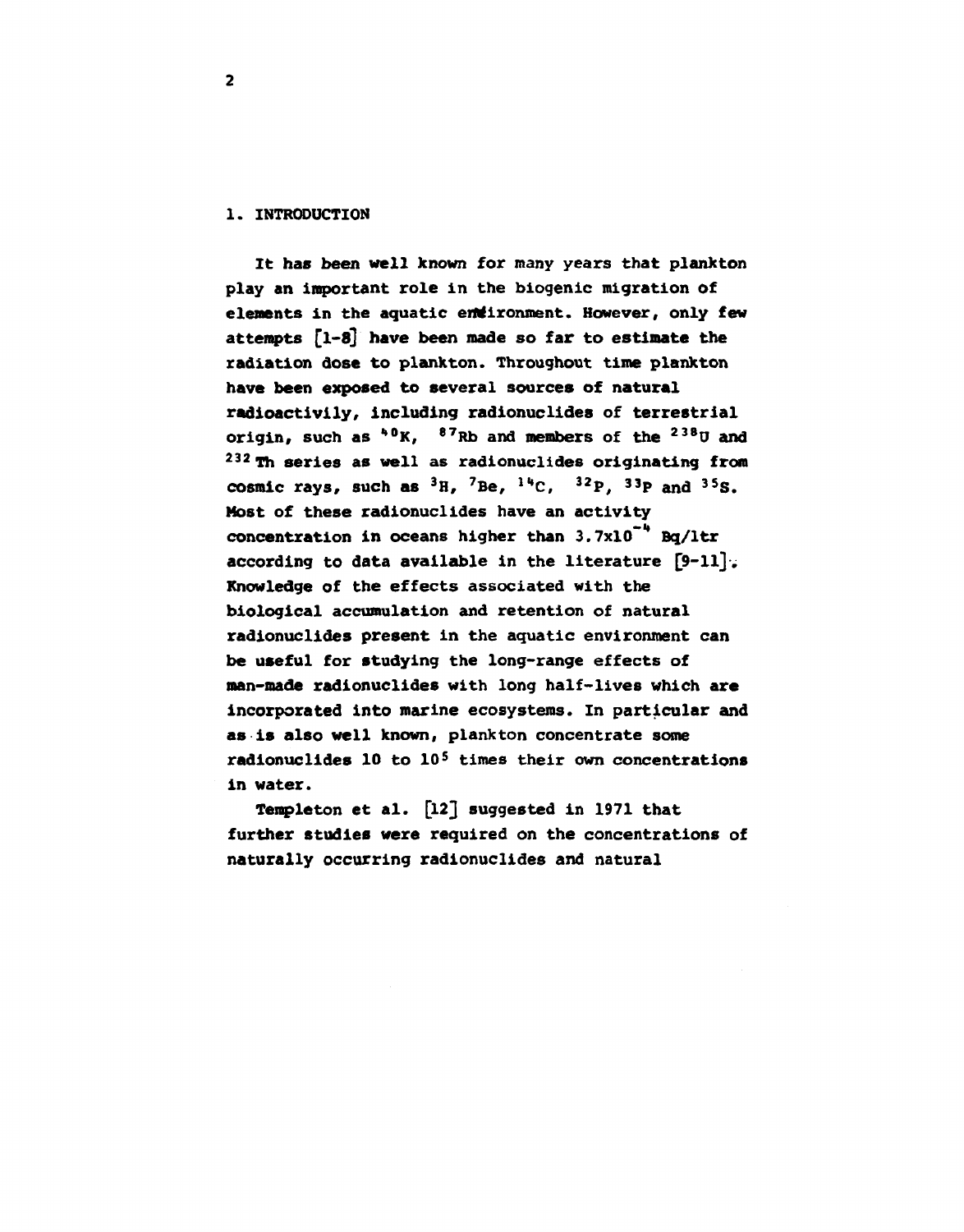**background radiation doses in the environment as a basis for studies of the effects of radiation. Along the same lines Bowen et al. 13 stated that: "Lower trophic levels of the seas are likely to have greater concentrations of radioa 2tivity than higher trophic levels. If the population explosion forces man to use these lower trophic levels as food sources, then the capacity of the seas to safely accept waste radioactivity will decrease". More recently, the International Atomic Energy Agency [14,15] called attention to the fact that the dosimetric models to aquatic biota need improvement. Accordingly, it is appropriate to emphasize here that a comparison between the natural alpha radiation dose to plankton and the alpha radiation doses received by these organisms from man-made produced radionuclides can be of paramount importance in the prediction and knowledge of the potential effects on aquatic biota resulting from routine or accidental releases of alpha emitters from the nuclear fuel cycles.** 

**The objective here is to contribute towards the goal of comparing the upper limits of internal alpha radiation dose rates to plankton from natural and man-made radionuclides. The estimates are based upon data available on the plankton cortents of alpha emitters, by using in both cases the same method of dosimetric calculation [7] .**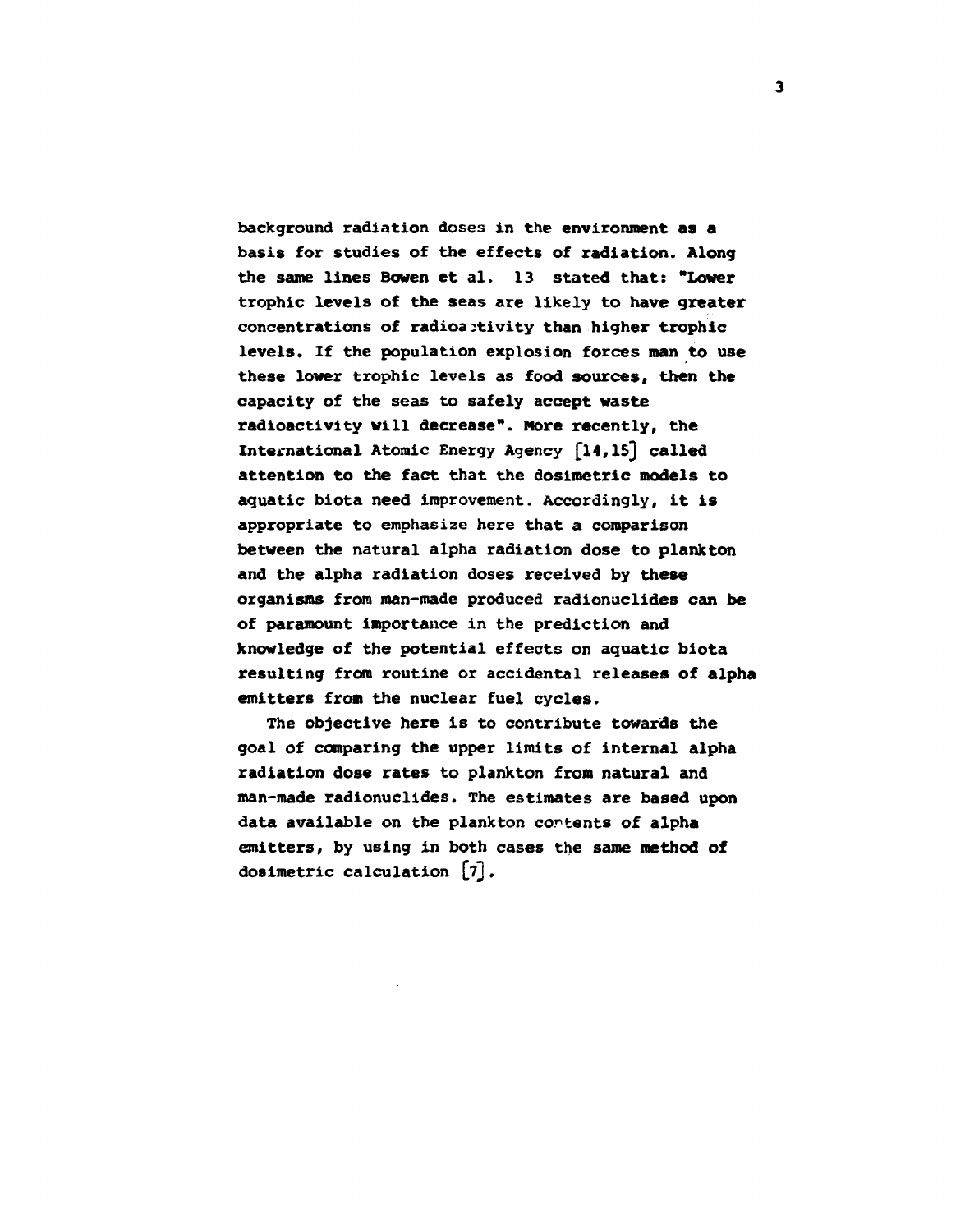### **2. NATURAL RADIOACTIVITY IN PIANXTON**

**4** 

**2.1. Capacity to accumulate natural radionuclides.** 

**The capacity of plankton to concentrate natural radionuclides has been well recognized. Data on the content of natural radionuclides in organisms are summarized in the following sub-sections and in a series of three tables.** 

**2.1.1. Natural Ra-226 in plankton.** 

**Table I presents the data on the <sup>226</sup>Ra content of plankton, assuming for the purpose of comparison that the weight reduction factors are 2% ash/wet and 20% dry/wet. From these assumptions, the <sup>226</sup>Ra content in mixed plankton ranges from 2.0xl0~l5g/g wet (i.e.,**  - 7.3×10<sup>-5</sup> Bq/g wet) in *Calanus finmarcus* [16] up to **7.6xl{T<sup>13</sup>g/g wet (i.e., - 2.8xl0-2 Bq/g wet) in unspecified mixed plankton [24]. The average concentration of <sup>226</sup>Ra in phytoplankton goes up to**   $1.5 \times 10^{-12}$  g/g wet (i.e.,  $5.6 \times 10^{-2}$  Bq/g wet) reported by Shannon and Cherry [3] in *Chaetoceros* and *RhizoBolenia* **from the Agulhas Current, South Africa. A plankton sample collected in the Hudson River, near Indian Point, United States of America and containing in the order of 10'\*** *Gammarus* **organisms, had a<sup>226</sup>Ra concentration of 4.8x1o"<sup>1</sup> "• g/g wet (i.e., - 1.7\*10~%g/g wet), which is within the range of the average concentrations for plankton from several origins, as can be seep in Table I.**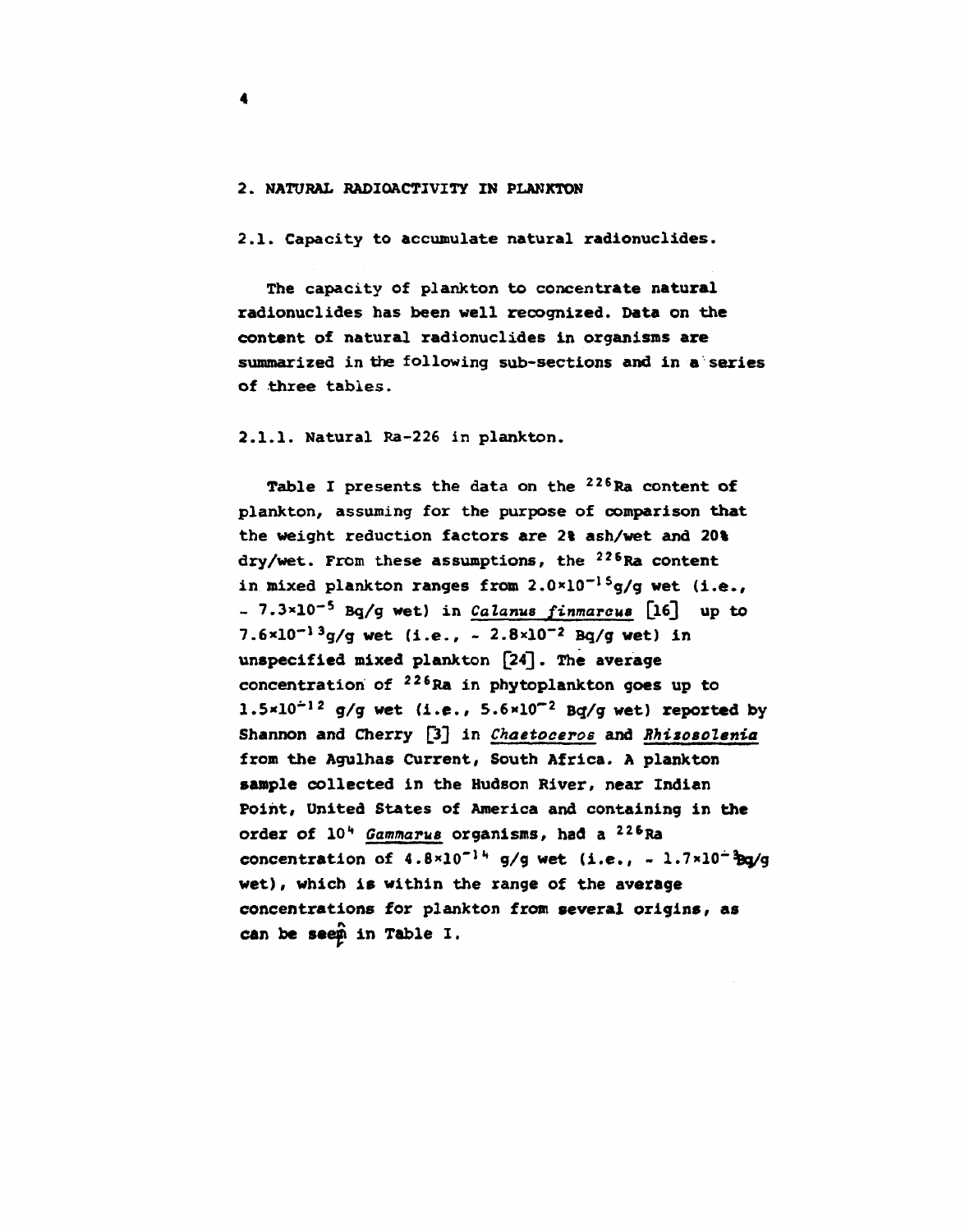### **2.1.2. Radium daughter activities in plankton.**

**The beta emitter <sup>210</sup>Pb and its alpha-emitter granddaughter <sup>210</sup>Po are both known to accumulate in plankton independently of the <sup>226</sup>Ra content of the organisms. Data on the <sup>210</sup>Pb and <sup>21</sup> °Po contents of plankton appear in Table II. The concentrations of**   $210p$  in plankton range from  $1.3 \times 10^{-3}$  Bq/g wet  $\begin{bmatrix} 8 \end{bmatrix}$  up **to 2.2\*10-\* Bq/g wet** *{26~}***. Data reported by Shannon et al. [30], Schell et al. C<sup>33</sup>3' an <sup>d</sup> Beasley et al. [343 indicate that 2i0Po can accumulate in plankton independently of its long-lived grandparent <sup>210</sup> Pb.** 

### **2.1.3. Natural radioactive content in plankton.**

**Table III summarizes the data on <sup>238</sup> U, <sup>235</sup> U, 23,,U, <sup>232</sup>Th, <sup>230</sup>Th, <sup>228</sup>Th and <sup>228</sup>Ra in plankton as found in the literature. The** *Fuous* **from the Swedish south**  west coast [35] have activity levels from **9.0\*10'<sup>5</sup> Bq <sup>232</sup>Th/g dry up to 4.0x1o"<sup>2</sup> Bq <sup>230</sup>Th/g dry.** 

**The only reports of 23e u in the lower trophic levels are those by Xharkar et al.** *[26]* **and by Holm et**  al. [35], which indicate concentrations from **7.0\*10"<sup>3</sup> Bq/g dry in** *Calanoide* **and** *Cyetlopoiás* **[263 to 1.1\*10-2 Bq/g dry in** *Fucue* **[35] .** 

**Data on the 23BU, <sup>235</sup> U, <sup>232</sup>Th and <sup>230</sup>Th contents of the IAEA seaweed reference sample as reported by Holm and Fukai []3Tj are also included in Table III for comparison purposes.**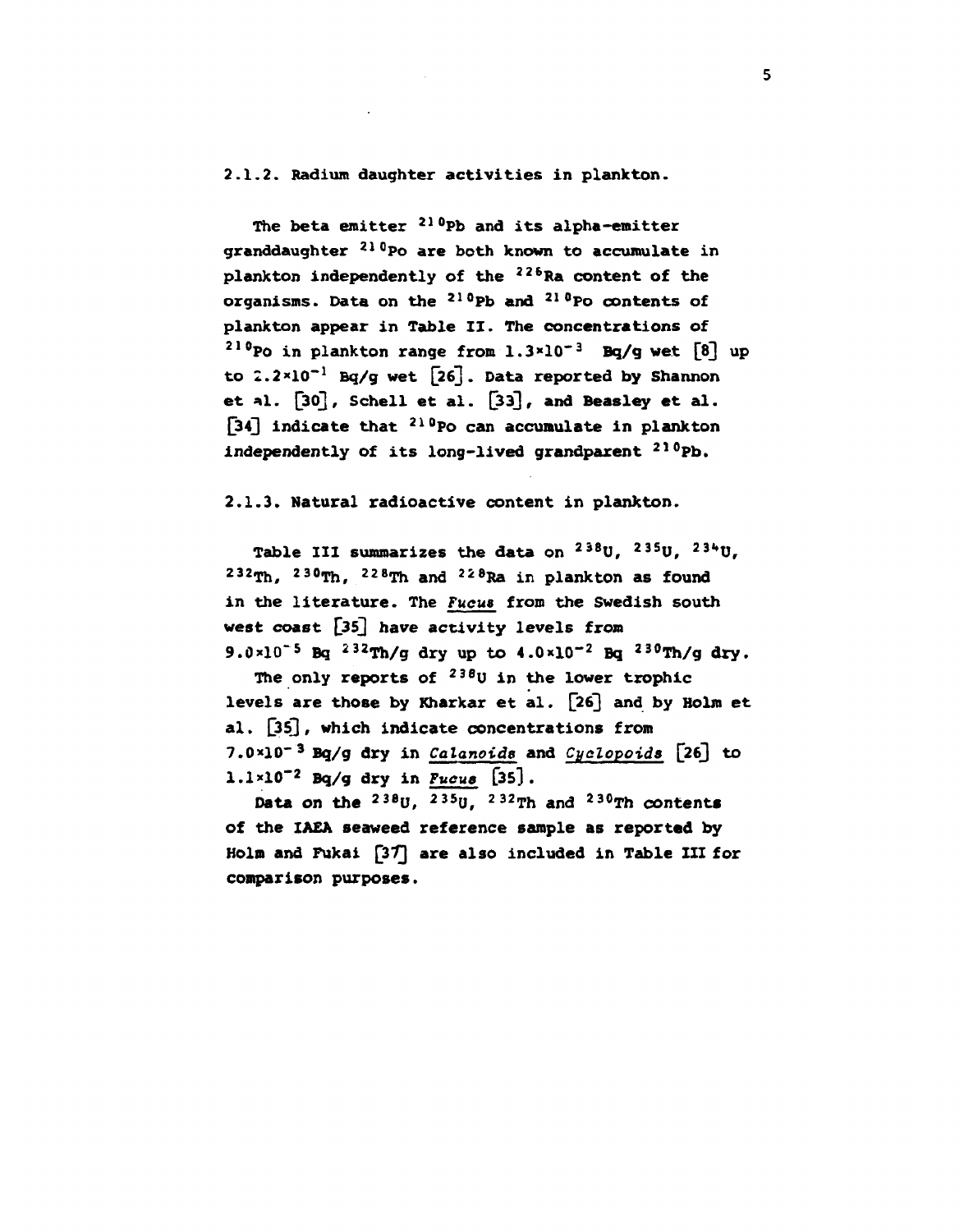**2.1.4. Biological removal of radium and thorium.** 

**To the best of our knowledge, there is no report to date of direct measurements of the <sup>226</sup>Ra concentration in plankton. Kharkar et al. [26] estimated the <sup>228</sup>Ra concentration in** *Calanoids* **and** *Cyalopoids* **of the Caribbean Sea based upon the <sup>228</sup>Ra/<sup>226</sup>Ra activity ratio in the Caribbean waters and fror the <sup>226</sup>Ra concentration in these organisms, and Paschoa et al. [8j reported the 22aRa content of** *Gamma rue* **from the analysis of the <sup>228</sup>Ac photopeaks in gamma spectra of ashed samples of these organisms.** 

**The quantitative biological removal of radium and thorium isotopes from water is still a question that has not been answered to the satisfaction of those interested in the problem of the disequilibrium of the thorium series in sea water. In particular, the distinction between the concentration of <sup>228</sup>Ra and 22BTh in plankton is important as it is not known whether the 22eTh content of plankton is only the**  result of the decay of  $228$ Ra within the organism or if **it is also due to the direct uptake of <sup>228</sup>Th. Recently, Holm et al [27] observed that the life spans of the algae** *Fucus visiculosua* **and** *Fucue serraius,* **which grow in the waters of the Swedish south west coast, were not "long enough to explain the hig": concentration factor for <sup>228</sup>Th by in vivo build up from <sup>228</sup>Ra", and suggested that 22eTh might be "brought into a more bioavailable form through the decay of the <sup>228</sup>Ra". The conjugation of the gamma spectroroetrie analysis with alpha spectrometry may allow the <sup>232</sup>Th, <sup>228</sup>Ra and 22eTh contents of plankton to be distinguished. Further** 

€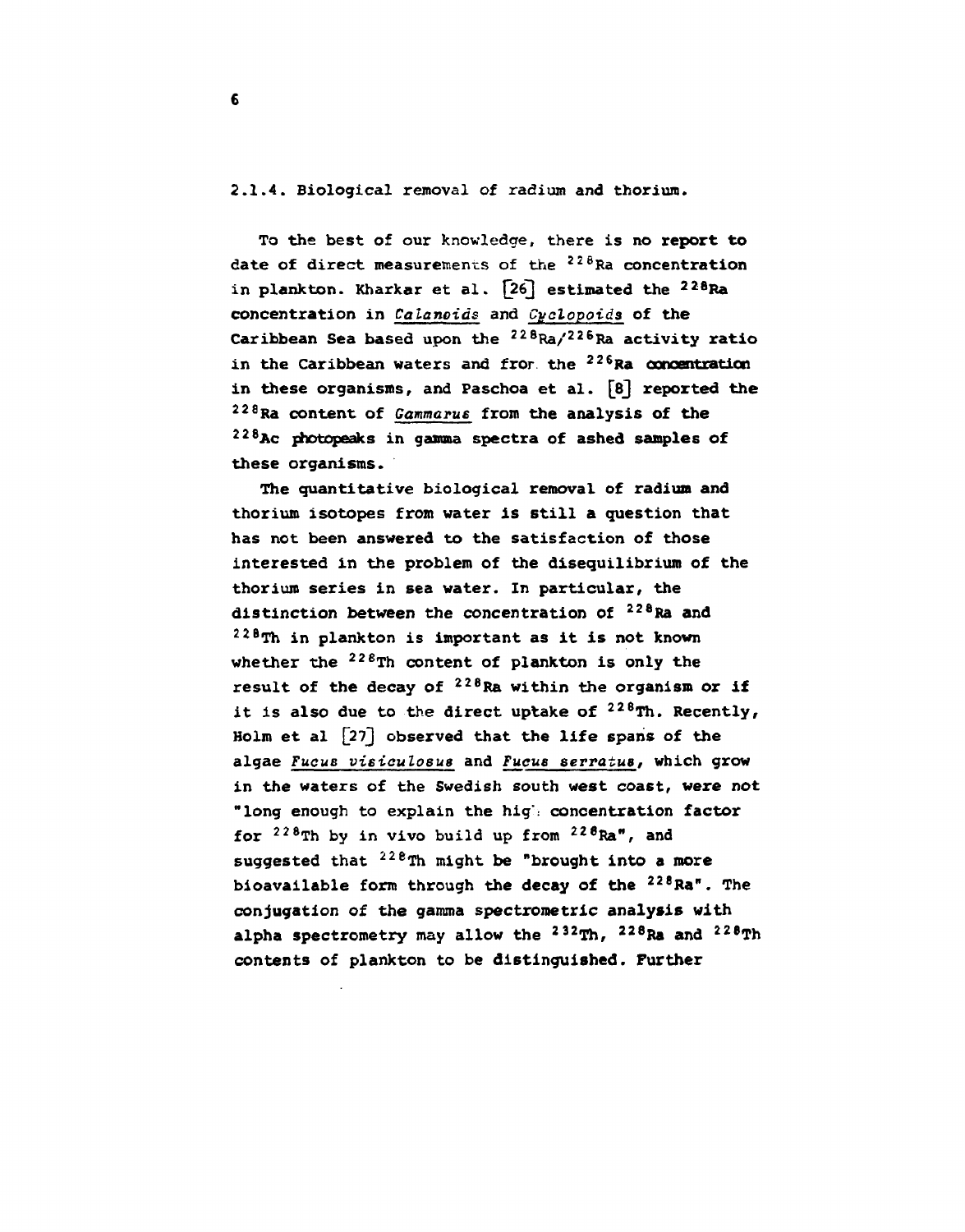**research is expected in this direction. Investigators from South Africa claim that the biological removal of <sup>228</sup>Th from sea water and marine plankton would compete**  with the decay of  $228$ Ra as a source of  $228$ Th in **plankton** *[36,* **38]. However, as only alpha measurements were reported by the South African investigators [36,38}, the actual <sup>228</sup>Ra content in plankton could not have been known. The uptake of <sup>228</sup>Ra by plankton would bring into existence, through beta decay, a source of the alpha emitter <sup>228</sup>Th within plankton that would be independent of the direct uptaki of <sup>228</sup>Th by the organisms, making the internal alpha dosimetry for <sup>228</sup>Th more complicated. Cherry et al. [36] stated correctly that "... data on both <sup>232</sup>Th and <sup>228</sup>Th in both sea water and plankton will be required before the relative importance of biological removal of thorium isotopes can be assessed quantitatively". To this statement should be added that the direct determination of <sup>228</sup>Ra in plankton is also needed, since the concentration and the distribution of <sup>228</sup>Ra in waters of the world oceans have been reported [39 , 4Cf], and the activity ratio of <sup>223</sup>Th/<sup>228</sup>T\*a ranges from 0.3 to 3.0 [40], regardless of the importance that the position and depth of sample collection might have in the overall problem of the disequilibrium of the thorium series in the world's ocean waters. On the other hand, Broecker et al. [4l] reported that the activity ratio of <sup>228</sup>Th/<sup>228</sup>Ra in open ocean waters averages 0.21, and suggested that the cause for this low ratio would be the high reactivity of thorium in surface water. Although this suggestion is supported by a number of facts, the possibility of a high uptake of <sup>228</sup>Ra by**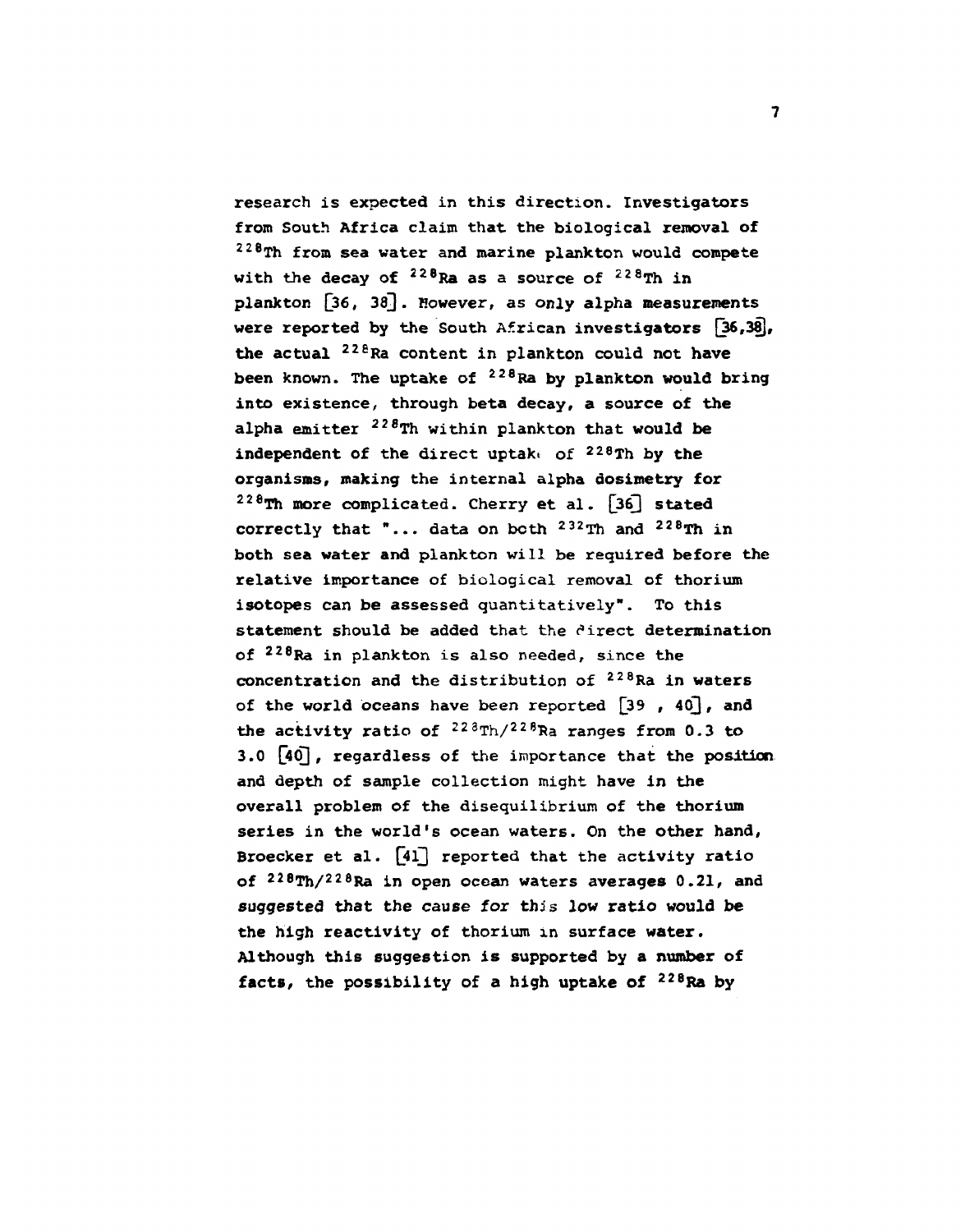plankton and other marine organisms from the water has not been fully explored as an explanation for the disequilibrium of the thorium series in sea water.

2.1.5. Natural K-40 in plankton.

The long-lived naturally occurring beta emitter  $40K$ has been reported to concentrate in plankton as follows:  $1.8 \times 10^{-2}$  Bg/g wet in *Gammarus*  $[8]$ ; 1.8×10<sup>-1</sup> Bq/g dry in *Euphausiid* [42]; and 4.0×10<sup>-1</sup>Bq/g dry in *Copepod* [42] . However, the internal doses to plankton from <sup>40</sup>K can be considered negligible when compared with the natural intern.l alpha dose rates, as has been shown by Paschoa et al. *[8]* for *Gammarus*.

2.1.6. Total alpha-activity in plankton.

Total alpha activity in plankton is reported to have a maximum of 3.5 Bq/g dry *[2],* but data on total alpha activity will not be considered in the dosimetric estimates because of uncertainties In the alpha particle energies.

3. MAN-MADE ALPHA EMITTERS IH PLANKTON

Data on the contents of man-made alpha emitters in plankton have been collected for more than a decade. However, specific internal alpha dose estimates from man-made alpha emitters to plankton have been actually attempted by only few investigators so far  $[5-7]$ .

Table IV summarizes the data vailable in the

9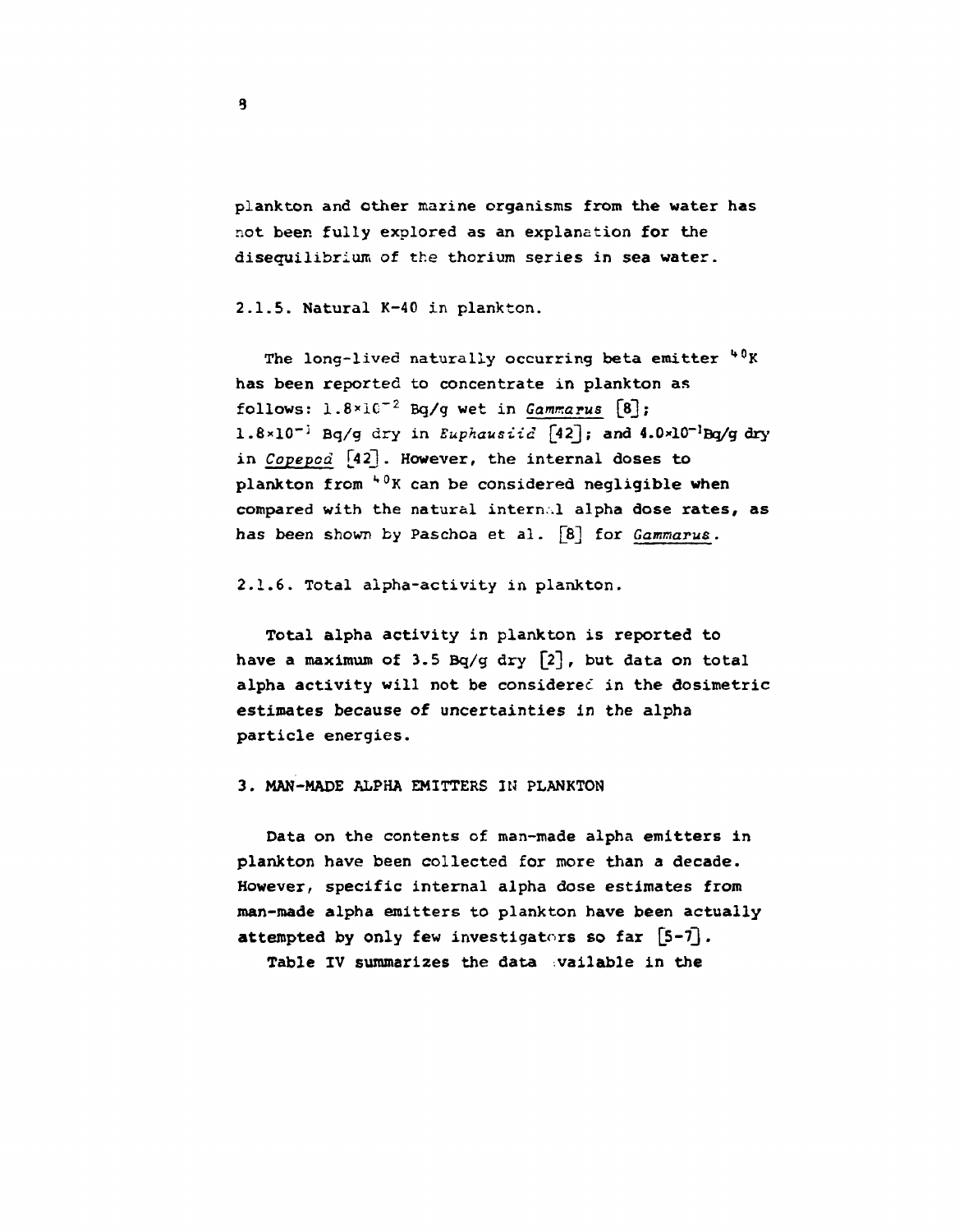literature on the contents of man-made alpha emitters in plankton. Paschoa and Baptista [7] reviewed the data on the <sup>239</sup>Pu content of plankton up to 1977. Such data are not included in Table IV.

Assuming the same weight reduction factors used in Table I (i.e., 20% dry/wet) the very limited data available in the literature show that the ranges of reported contents of the man-made alpha emitters plutonium and americium in plankton are normalized as Bq/g wet as follows:  $^{238}$ Pa,  $2.8 \times 10^{-2}$  [37] to  $3.7 \times 10^{-2} [45]$  Bg/g wet;  $^{2.59 + 2.40}$ Pu,  $3.8 \times 10^{-5} [35]$ to 1.3  $[46]$  Bq/g wet;  $^{2+1}$ Am,  $1.1 \times 10^{-5}$  [35]to  $4.6 \times 10^{-1}$  [45] Bq/g wet. The normalized values as Bq/g wet for curium are the following:  $242$ Cm,  $1.9 \times 10^{-2} [45]$  Bq/g wet,  $2.44$  Cm,  $2.2 \times 10^{-4} [3]$  Bq/g wet.

4. INTERNAL DOSE RATES FROM ALPHA EMITTERS TO PLANKTON.

4.1. Existing data.

The radionuclides from the nuclear fuel cycle expected to enter the aquatic environment may include technologically enhanced concentrations of natural alpha emitters in the pre-reactor phase and transuranic alpha emitters in the post-reactor phase of the cycle. Therefore, estimations of the natural and man-made internal alpha dose rates to plankton from the data available can be helpful for comparing information which will allow a better assessment of the implications of the release of radionuclides from the nuclear fuel cycle to the aquatic environment. Preston [47] has already made some comparisons which indicated ratios for plankton dose rates at the orders of 10 for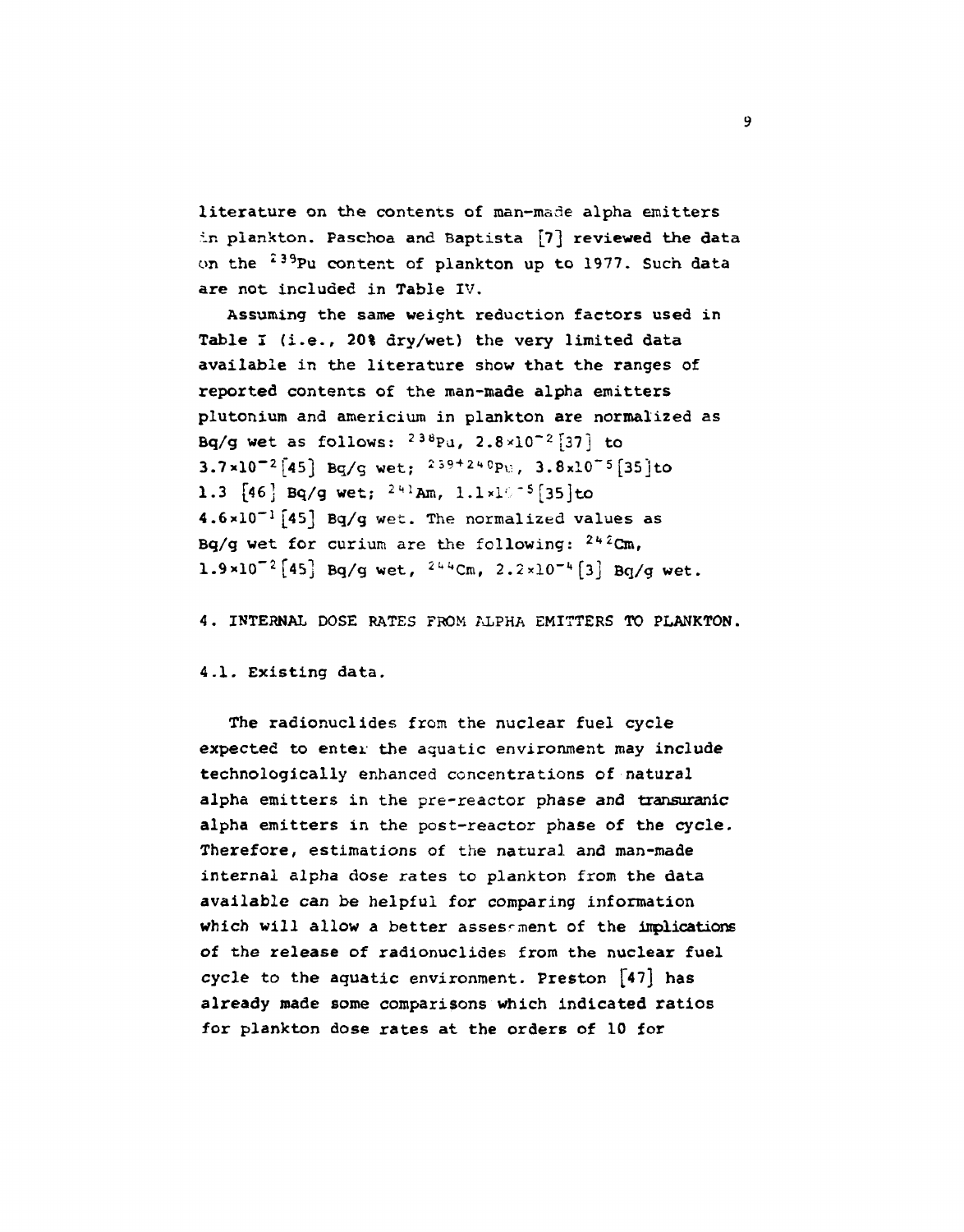fallout/natural background, and  $10^3$  for waste disposal at Windscale/natural background. Comparisons made specifically between internal dose rates from man-made and natural alpha emitters can be found also in references *[s"\* and **[YJ**.

4.2. Methods of calculation

The methods of calculation used here for the purposes of comparing dose rates are the same conventional ones used by Paschoa and Baptista  $[7]$  to estimate the upper limits for alpha dose rates to the total body of plankton, assuming uniform distribution of the alpha emitters throughout the body, constant concentration and complete absorption of the mean alpha energy. Table V shows the ranges of the internal alpha dose rates estimated from data listed in Tables I-IV and Table 2 of reference **[YJ** *,* by using the conventional methodology mentioned above.

4.3. Internal alpha dose rates to plankton.

As it can be seen in Table V and Figure 1, the internal dose rates from naturally occurring alpha emitters range from 1.5 pGy/h from <sup>232</sup>Th in *Fucue* of the Swedish west coast to  $1.6\times10^{-1}$ µ Gy/h from  $^{226}$ Ra in phytoplankton from the Agulhas Current,South Africa; while for man-made alpha emitters the internal alpha dose rates range from 1.2 pGy/h from <sup>241</sup>Am in *Fucus* of the Swedish west coast to 1.4x10<sup>-1</sup>uGy/h from 2 3 9pu in zooplankton from Thule, Greenland, a **few**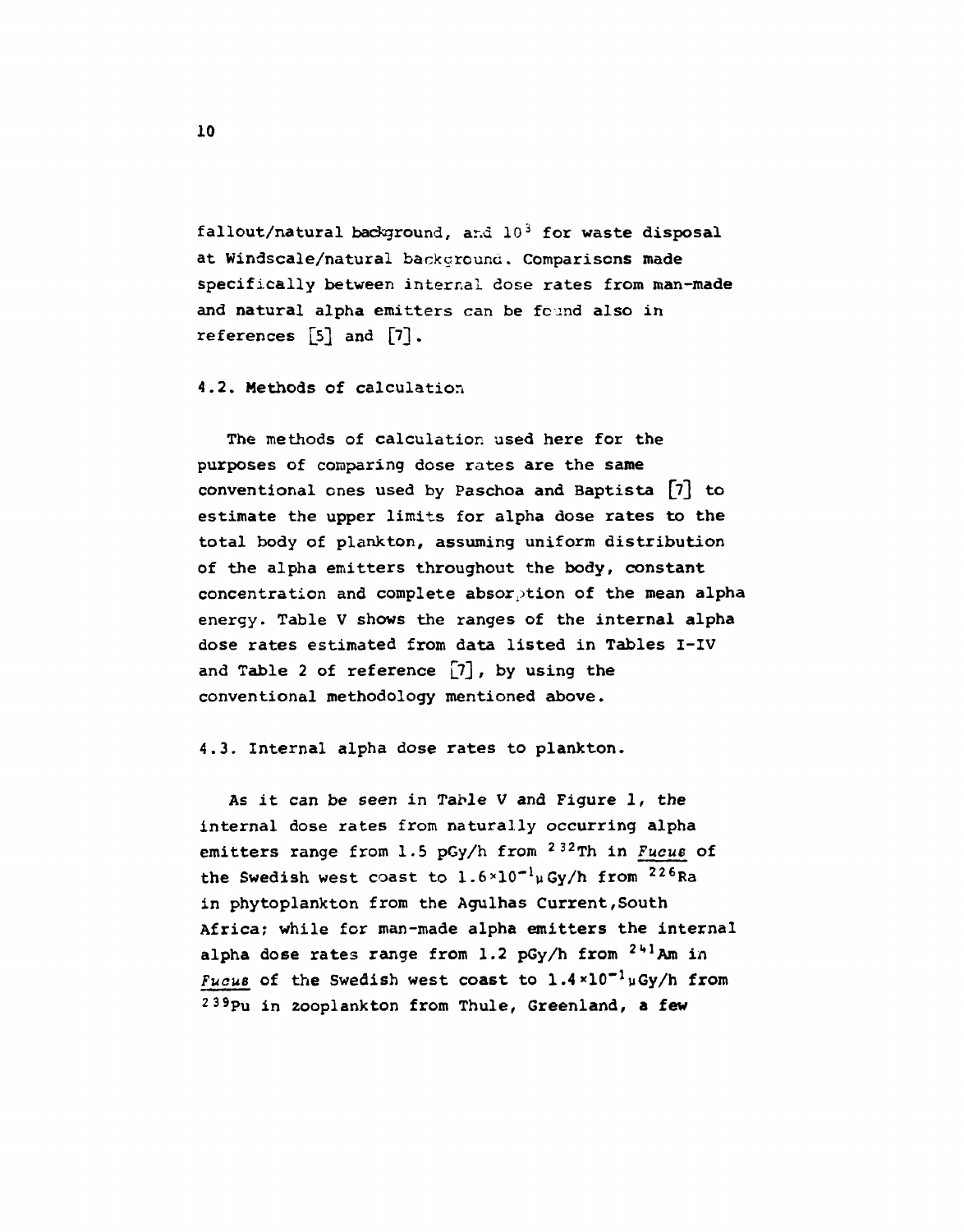**months after the occurrence of an accident with a military aircraft nearby. However, Aakrog [48j pointed out that the plutonium concentrations in aquatic organisms living near the area of the accident have decreased with time.** 

**5. FINAL REMARKS AND CONCLUSIONS** 

**The knowledge of the micro-distribution of alpha emitters inside plankton allows a better estimation of the alpha dose rates to different organs, as**  illustrated by Paschoa et al. [8] for <sup>226</sup>Ra in *Gammarus* **of Hudson River. However, for the purpose of a general comparison a conventional dosimetric methodology used consistently for all estimates, as is the case here, allows an overall picture to be depicted of the internal alpha dose rates to which plankton have been submitted so far.** 

**Tentative conclusions, in view of the data summarized in the preceding sections, can be drafted as follows:** 

**(i) The limited data available on the concentrations of alpha emitters in plankton allowed a crude but helpful comparison between the alpha radiation dose**  rates to plankton from naturally occurring and from **man-made alpha emitters, when th? same methodology is used to estimate these dose rates (ii) This comparison shows that the ranges of internal alpha dose rates estimated to be received by plankton from a number of origins and of different species from** 

**both natural and man-made alpha emitters are similar**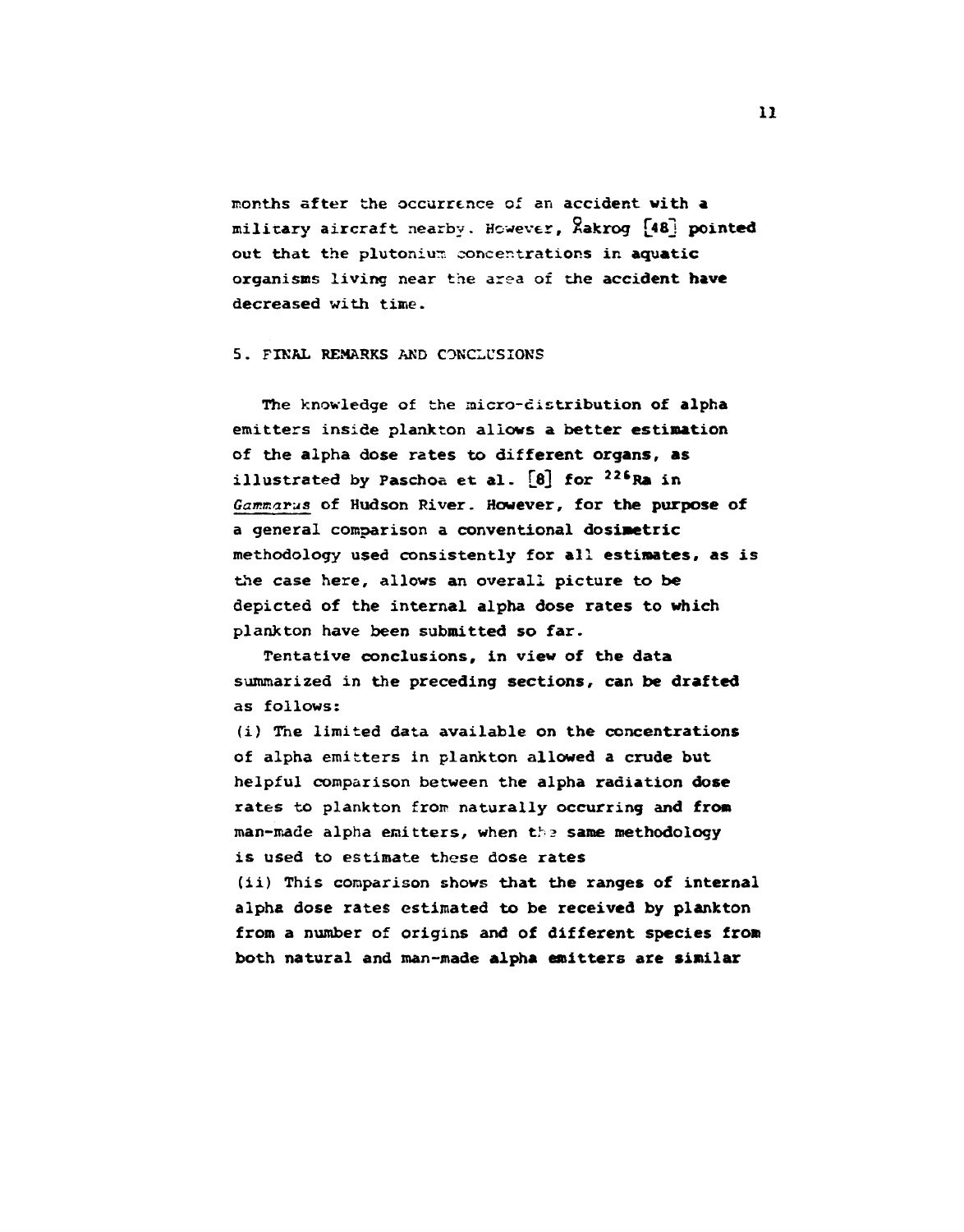(iii) Five orders of magnitude are covered by the range of estimated internal alpha dose rates the two highest values being  $1.6\times10^{-1}$   $\mu$ Gy/h from  $^{226}$ Ra in the phytoplankton *Chaeioceros* and *Fhizcsclenza* from the Agulhas Current, South Africa, and 1.4\*10-1 u Gy/h from <sup>239</sup>Pu accumulated at one time in the zooplankton Ganmarus from Thule, Greenland, due to an accidental release associated with military activities (iv) The highest estimated internal alpha dose rate traceable directly to nuclear fuel cycle actitivies is  $5.4\times10^{-2}$  y Gy/h from  $^{2+1}$ Am in the seaweed *Porphyra* from the Cumbrian coast (v) Further research should be developed in the direction of the knowledge of the internal distribution of the alpha doses to plankton of different species in order to allow realistic

predictions of the potential effects on these organisms resulting from routine or accidental releases of alpha emitters from the nuclear fuel cycle.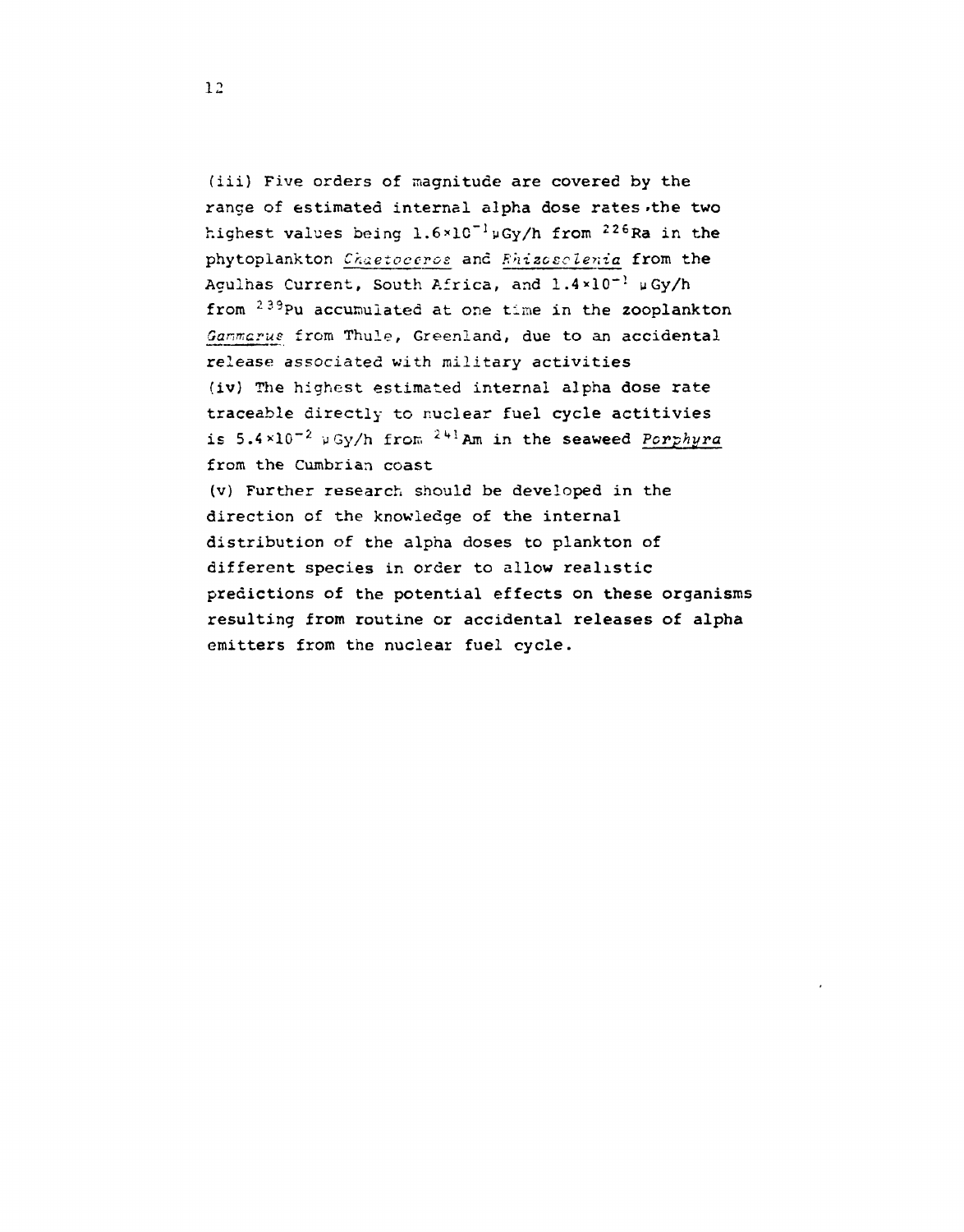#### **REFERENCES**

- [l] FOLSOM, T.R., KARLEY, J.H., "Comparison of some natural radiations received by selected organisms", Effects of Atomic Radiation on Oceanography and Fisheries, Publication No. 551, National Academy of Sciences - National Research Council, Washington, D.C. (1957) 28.
- $[2]$  CHERRY, R.D., Alpha radioactivity of plankton, Nature (London) 203 (1964) 139.
- [3] SHANNON,  $L.V.$ , CHERRY, R.D., Radium-226 in marine phytoplankton, Earth Planet. Sci. Letters 11 (1971) 339.
- [4] SHANNON, L.V., Marine alpha-radioactivity off southern Africa. 1. Gross alpha activity, radiation dose, alpha-spectrum and variations in alpha activity of marine life, Division of Sea Fisheries, Investigational Report No. 98, South Africa (1972) 80.
- [53 WOODHEAD, D.S., "Levels of radioactivity in the marine environment and the dose commitment to marine organisms", Radioactive Contamination of the Marine Environment (Proc. Symp. Seattle, 1972), IAEA, Vienna (1973) 499.
- [ô] BLAYLOCK, B.G., WITHERSPOON, J.P., "Dose estimation and prediction of radiation effects on aquatic biota resulting from radioactive releases from the nuclear fuel cycle," Impacts of Nuclear Releases into the Aquatic Environment (Proc. Symp. Otaniemi, 1975), IAEA, Vienna (1975) 377.
- [73 PASCHOA, A.S., EAPTISTA, G.B., Method for calculation of upper limit internal alpha dose rates to aquatic organisms with application to plutonium - 239 in plankton, Health Phys. 35 (1978) 404.
- [8] PASCHOA, A.S., WRENN, M.E., EISENBUD, M., Natural radiation dose to *Gammarus* from Hudson River, Radioprotection 14\_ (1979) *9Í .*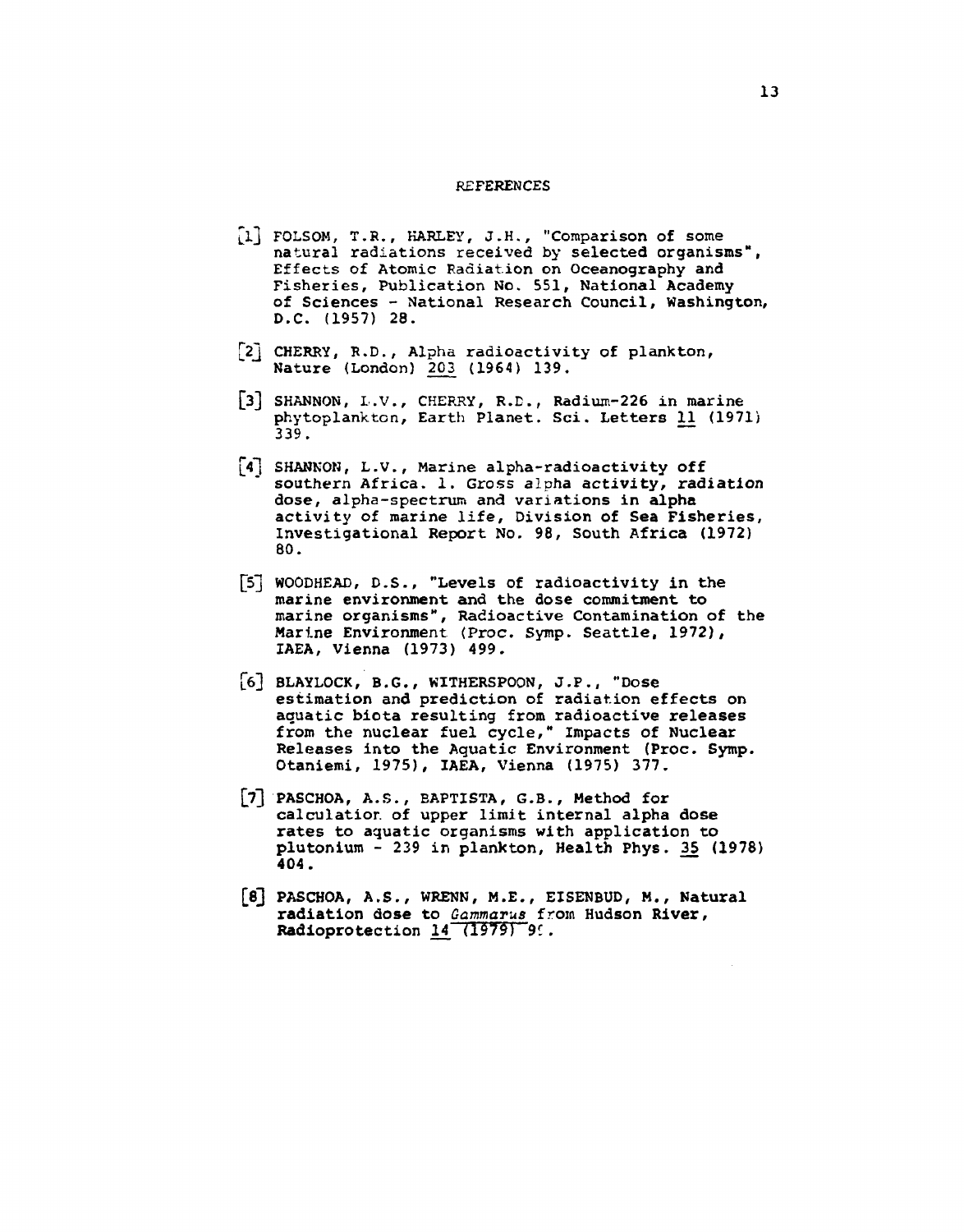- [9] KOCZY, F.F., ROSHOLT, J.N., "Radioactivity in oceanography", Nuclear Radiation in Geophysics (ISRAEL, H., KREBS, A., Eds), Academic Press, New York; Springer-Verlag, Berlin, Gottinger and Reidelberg (1962) 18.
- [lOJ LAL, D., PETERS, B., "Cosmic-ray produced radioactivity on the earth", Encyclopedia of Physics, Springer-Verlag, N & York (1967) 600.
- [ll] JOSEPH, A.B., GUSTAFSON, P.F., RÜSSEL, I.R., SHUERT, E.A., VOLCHOK, H.L., TAMPLIN, A., "Sources of radioactivity in the Marine Environment, National Academy of Sciences - National Research Council, Washington, DC (1971) 6.
- [12] TEMPLETON, W.L., NAKATANI, R.E., HELD, E.E., "Radiation effects", Radioactivity in the Marine Environment, National Academy of Sciences - National Research Council, Washington, DC (1971) 223.
- [13] BOWEN, V.T., OLSEN, J.S. 0STER3ERG, C.L., RAVERA, J., "Ecological interactions of marine radioactivity". Radioactivity in the Marine Environment, National Academy of Sciences - National Research Council, Washington, DC (1971) 200.
- [14] INTERNATIONAL ATOMIC ENERGY AGENCY, Effects of Ionizing Radiation on Aquatic Organisms and Ecosystems, Technical Reports Series No. 172, IAEA, Vienna (1976) 131.
- [15] INTERNATIONAL ATOMIC ENERGY AGENCY, Methodology for Assessing Impacts of Ratioactivity on Aquatic Ecosystems, Technical Reports Series No. 190, IAEA, Vienna (1979) 416.
- [16] BRUNOVSKI, B.K., The concentration of radium in various organisms, Trav. Lab. Biogeochim, USSR, \_2 (1932) 9.
- [if) EVANS, R.D., KIP, A., MOBERG, E.G., The radium and radon content of Pacific water, life and sediments, Am. J. Sci., 5th series, 36 (1938) 241.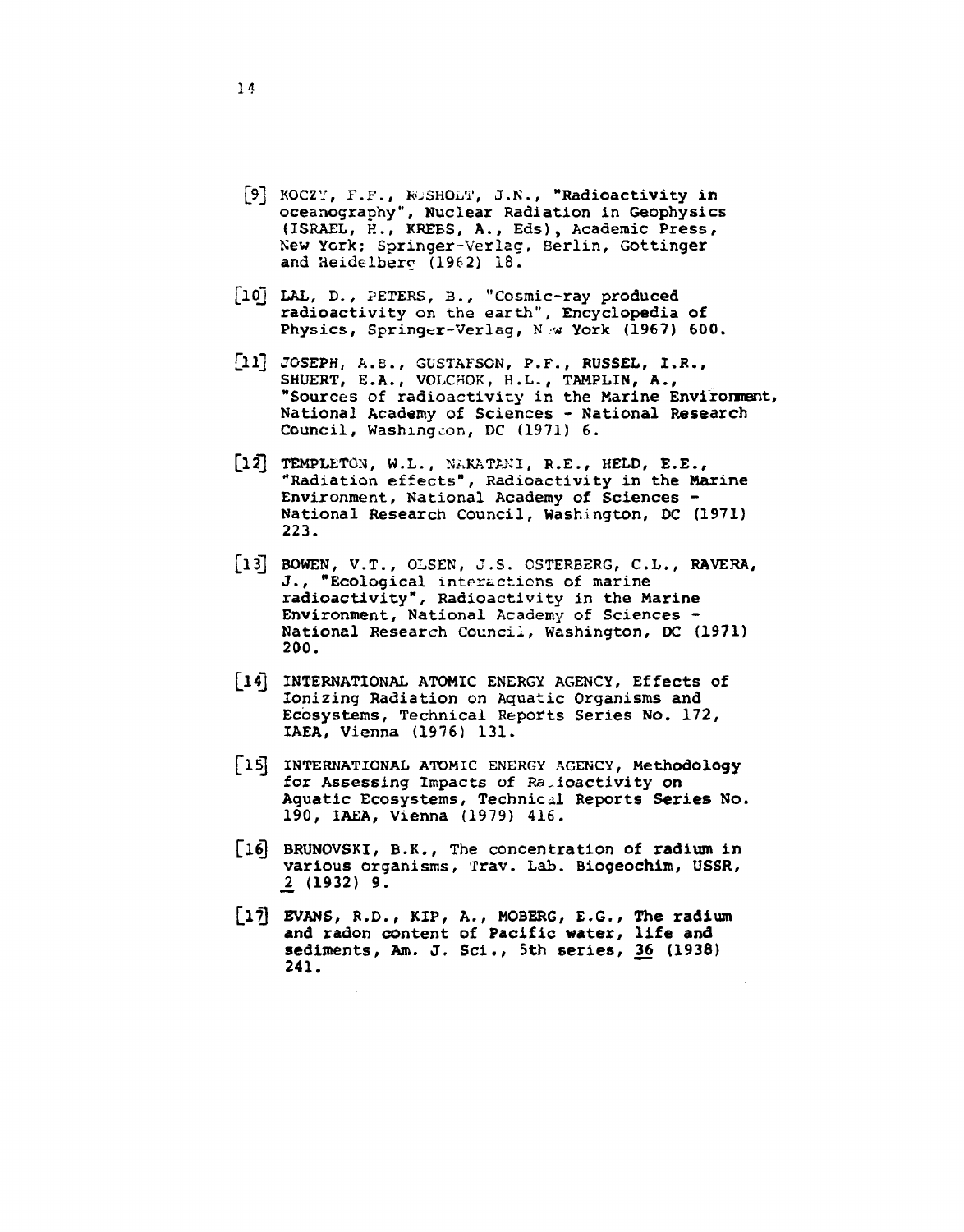- $[18]$  FÖYN, E., KARLIK, B., PETTERSON, H., RONA, E., The radioactitivy of the sea water, Göterborg K. Vetersk - O. Vittershets - Samh. Handl. Ser. B. 6^ (1939) 1.
- [19] KOCZY, F.F., TITZE, K., Radium content of carbonate shells, J. Mar. Res. 17 (1958) 302.
- [20J CERRAI,E., SCHREIBER, B., TRIULZI, C. , TASSI-PELATI, L., Contenuto di Ra-226, Pm-147 e Mn-54 in un campione di plankton der Mar Tirreno, Rend. 1st. Lomb. Sci. Lett., B98 (1964) 197.
- [21] TASSI-PELATI,L., TRIULZI,C, Radioactivity content of some plankton and sea water samples collected during the period between 1960-1968 and correlations, Energ. Nucl. (Milan) 16 (1968) 311.
- [22] SCHREIBER, B. "Radionuclides in marine plankton and coastal sediments", Racioecological Concentrations Processes (ABERG, B., HUNGATE F.P., Eds), Pergamon Press, New iork (1967) 753.
- [23J SZABO, B.J., Radium content in plankton and sea water in the Bahamas, Geochim. Cosmochim. Acta 31 (1967) 1321.
- [24]] HAVLIK, B., Radium-226 content of water and plankton from Chalk River area, Atomic Energy Commission of Canada Ltd., Rep. AECL-3687 (1970) 22.
- [25] SHANNON, L.V., Marine alpha-radioactivity off southern Africa. 2. Thorium in marine life, Division of Sea Fisheries, Investigational Report No. 99, South Africa (1972) 20.
- [26j KHARKAR, D.P., THOMSON, J., TUREKIAN, K.K., FORSTER, W.O., Uranium and thorium decay series nuclides in plankton from the Caribbean, Limnol. Oceanogr. *21* (19 76) 294.
- [27] HILL, C.R., Polonium-210 in man, Nature (London) 208 (1965) 423.
- [28] SHANNON, L.V., CHERRY, R.D., Polonium in marine plankton, Nature (London) ?16 (1967) 352.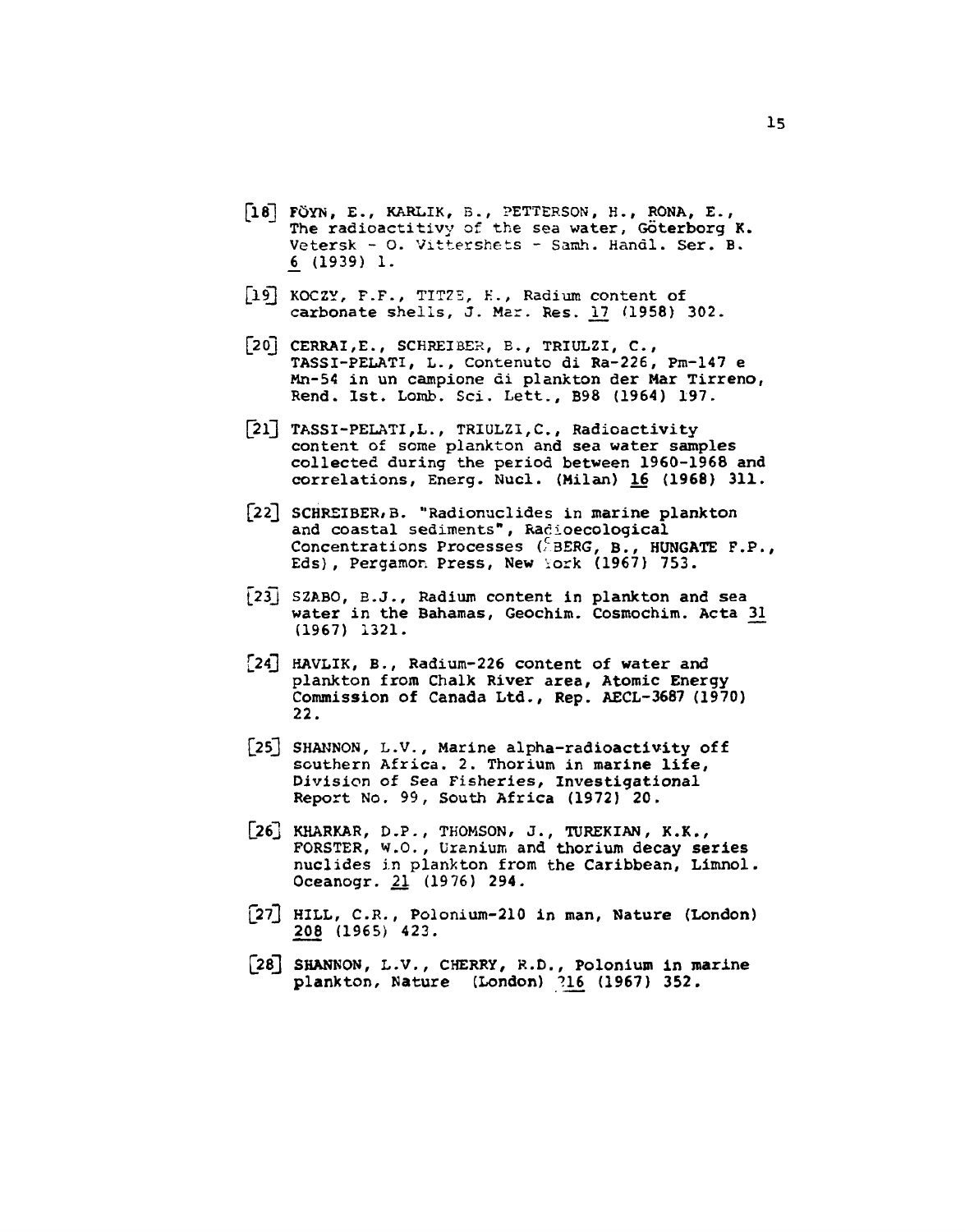- [29] BEASLEY, T.M., Lead-210 in selected marine organisms, Oregon State University, Ph.D. Thesis, 1969.
- [30] SHANNON, L.V., CHERRY, R.D., ORREN, M.J., Polonium-210 and lead-210 in the marine environment, Geochim. Cosmochim. Acta 34 (1970) 701.
- [31] SHANNON, L.V., Marine alpha-radioactivity off southern Africa. 3. Polonium-210 and lead-210, Division of Sea Fisheries, Investigational Report No. IOC, South Africa (1973) 34.
- [32J POLSOM, T.R., BEASLEY, T.M., "Contributions from the alpha-emitter, polonium-210, to the natural radiation environment of the marine organisms". Radioactive Contamination of the Marine Environment (Proc. Symp. Seattle, 1972), IAEA, Vienna (1973) 625.
- [33] SCHELL, W.R., JCKELA, T., EAGLE, R., "Natural lead-210 and polonium-210 ir. a marine environment", Radioactive Contamination of the Marine Environment (Proc. Symp. Seattle, 1972), IAEA, Vienna (1973) 701.
- [34] BEASLEY, T.M. EAGLE, R.J., JOKELA, T.A., Polonium-210, lead-210 and stable lead in marine organism, USAEC New York Operations Office, N.Y. Health and Safety Lab., Rep. HASL-273 (1973) 36.
- [35] HOLM, E., PERSSON, B.R., MATTSSON, S., "Studies of concentration and transfer factors of natural and artificial actinide in a marine environment", International Radiation Protection Association (Proc. 5th. Int. Conf. Jerusalem, 1980) III (1980) 311.
- [36] CHERRY, R.D., GERICKE, I.H., SHANNON, L.V., Thorium-228 in marine plankton and sea water, Earth Planet. Sci. Letters  $6$  (1969) 451.
- [37] HOLM, E., FUKAI, R., Method for Multi-element alpha-spectrometry of actitines and its application to environmental radioactivity studies, Talanta 24 (1977) 659.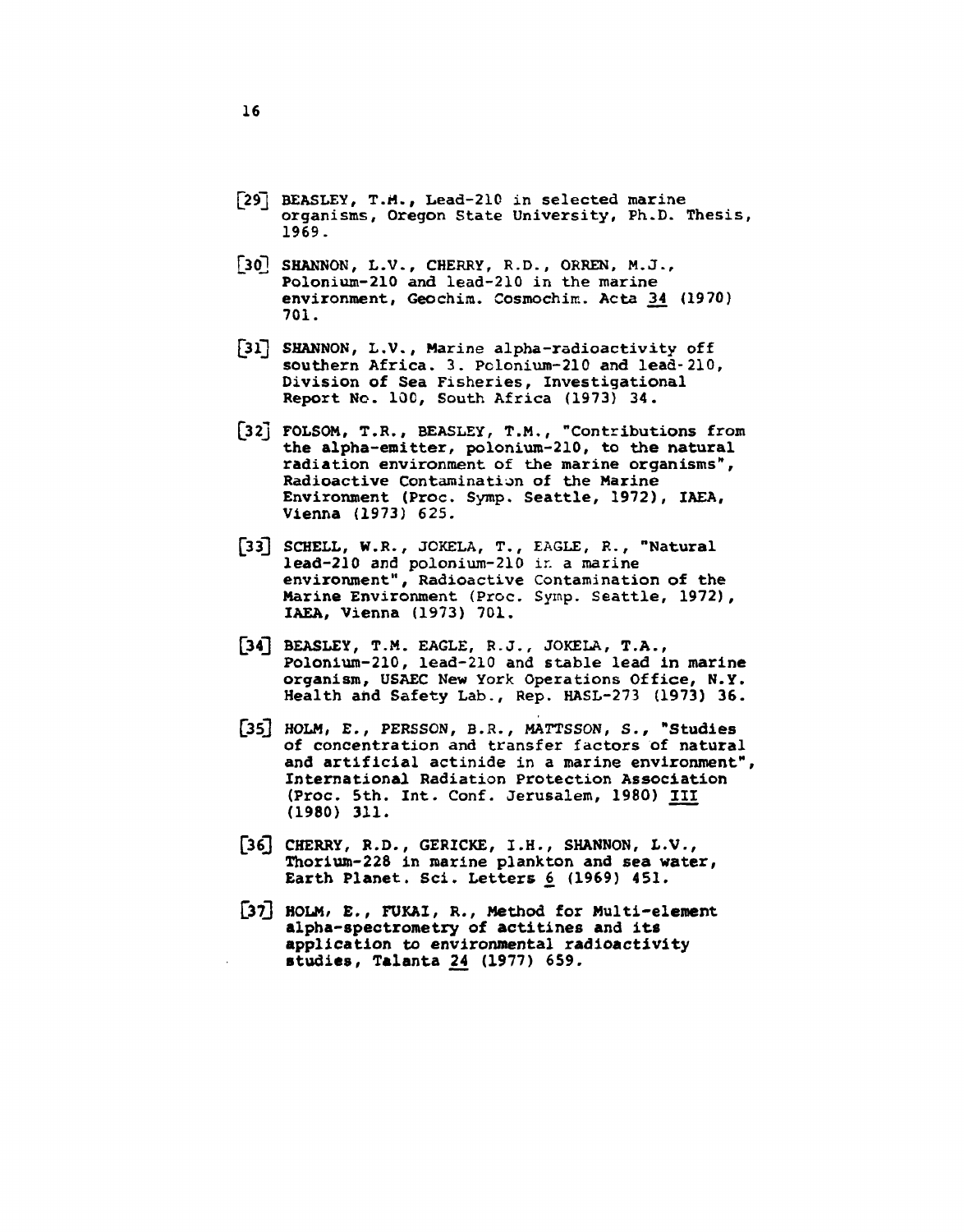- $[38]$  SHANNON, L.V., The alpha activity of marine plankton. Division of Sea Fisheries, Investigational Report No. 68, South Africa (1969) 38.
- [39] MOORE, W.S., Oceanic concentrations of radium, Earth Planet. Sci. Letters 6 (1969) 437.
- [40] KAUFMAN, A., TRIER, R.M., BROECKER, W.S., FEELY, H., The distribution of  $228$ Ra in the world ocean, J. Goephys. Res. 78 (1973) 8827.
- L41j BROECKER, W.S., KAUFMAN, A., TRIER, R.M., The residence time of thorium in surface sea water and its implications regarding the rate of reactive pollutants, Earth Planet, Sci. Letters 2£ (1973) 35.
- $[42]$  OSTERBERG, C., SMALL, L., HUBBARD, L., Radioactivity in large marine plankton as a function of surface area, Nature (London) 197 (1963) 883.
- [43] POET, S.E., MARTELL, E.A., Plutonium-239 and americium-241 contamination in the Denver area, Health Phys. 23 (1972) 537.
- **[44] WAHLGREN, M.A., MARSHALL, J.S., "The behaviour**  of plutonium and other long-lived radionuclides in Lake Michigan. I. Biological transport, seasonal cycling, and residence times in the water column", Impacts of Nuclear Releases into the Aquatic Environment (Proc. Symp. Otaniemi, 1975), IAEA, Vienna (1975) 227.
- [45] HETHERINGTON, J.A., JEFFERIES, D.F., MITCHELL, N.T., PENTREATH, R.J., WOODHEAD, D.S., "Environmental and public health consequences of the controlled disposal of transuranic elements to the marine environment", Transuranium Nuclides in the Environment (Proc. Symp. San Francisco, 1975), IAEA, Vienna (1976) 139.
- [44] RAKROG, A., Radiological investigations of plutonium in an artic environment, Health Phy6. 20 (1971) 31.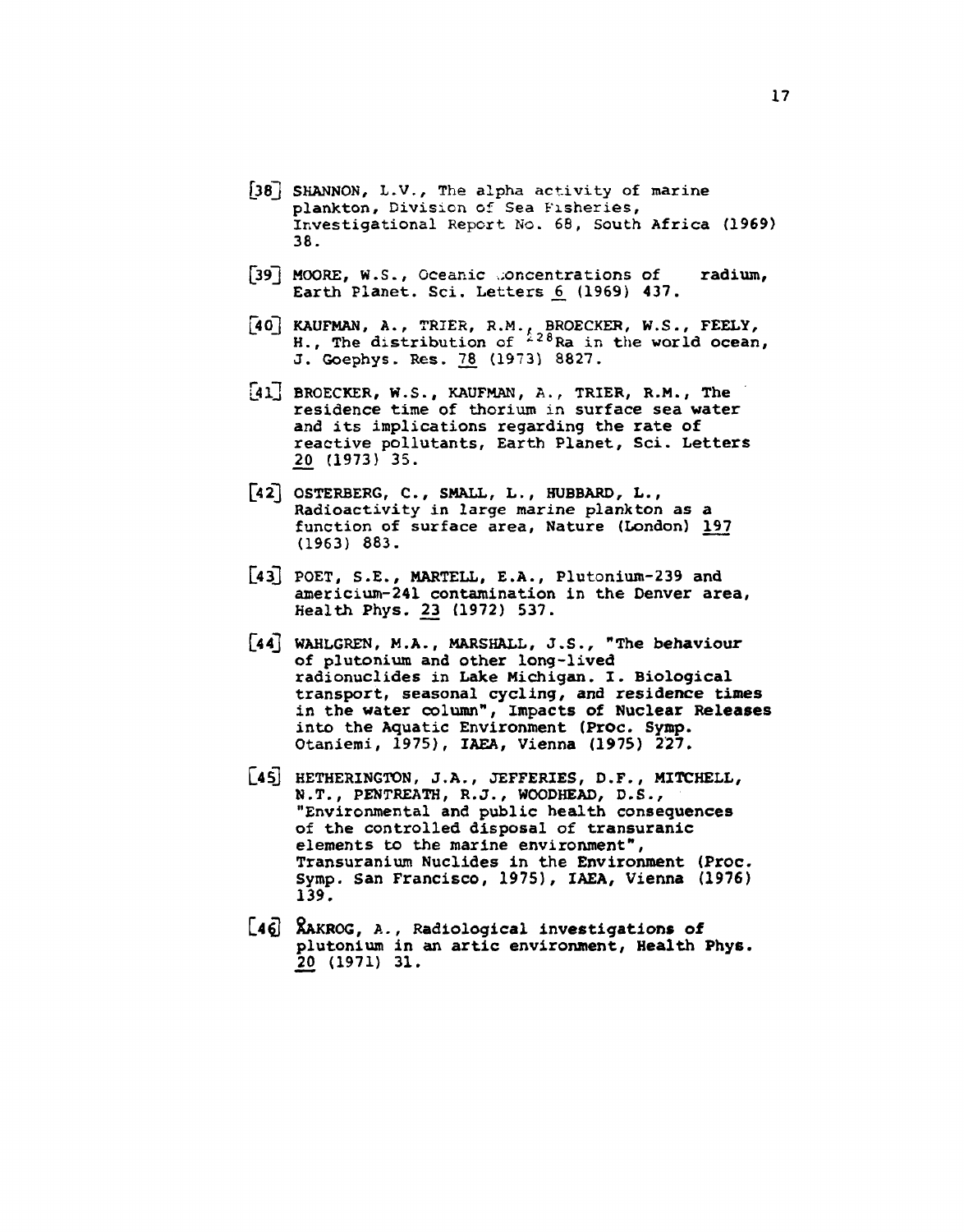- [4 7] PRESTON, A., "The radiological consequences of releases from nuclear facilities to the aquatic environment", Impacts of Nuclear Releases into the Aquatic Environment (Proc. Symp. Otaniemi, 1975), IAEA, Vienna (1975) 3.
- [48] XAKROG, A., Environmental behaviour of plutonium accidentaly released at Thule, Greenland, Health Phys. 32^ (1977) 271.

18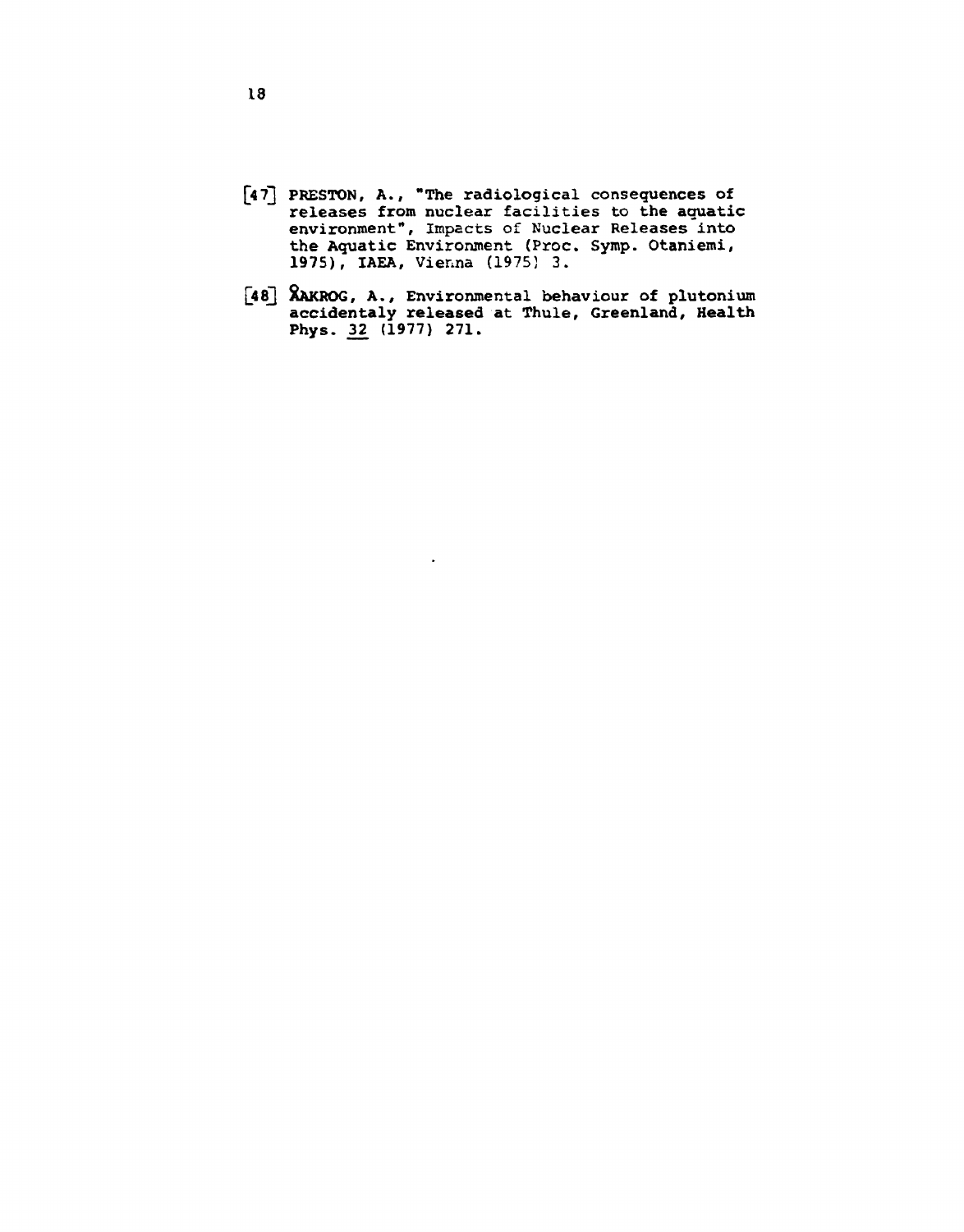### **TABLE II . DATA ON** 2 l  **°Po AND <sup>210</sup> P h CONTENT IN PLANKTON**

|                                    |                                                                  |                             |                                 | $Bq/g$ wet               |                                      |                    |  |  |
|------------------------------------|------------------------------------------------------------------|-----------------------------|---------------------------------|--------------------------|--------------------------------------|--------------------|--|--|
| Genus and/or<br>species            | Origin                                                           | 210p <sub>o</sub>           |                                 | 210 <sub>Pb</sub>        |                                      |                    |  |  |
|                                    |                                                                  | phytoplankton*              | zooplankton*                    | phytoplankton*           | zooplankton*                         | Ref.               |  |  |
|                                    | South Pacific                                                    |                             | $n_{7.4\times10}$ <sup>-2</sup> |                          |                                      | $[27]$             |  |  |
|                                    | Cape of Good Hope<br>South Africa                                | $d_{1.0\times10}^{-1}$ (20) | $d_{1.7\times10}^{-1}$ (78)     |                          |                                      | [28]               |  |  |
| Euphausia<br>raos reca             | <b>Oregon</b><br>United States of America                        |                             |                                 |                          | $d_{4.1\times10}$ <sup>-3</sup> (10) | $\lceil 29 \rceil$ |  |  |
|                                    | Capetown, South Africa                                           | $3.9 \times 10^{-3}$ (3)    | $1.5 \times 10^{-2}$ (11)       | $1.2 \times 10^{-3}$ (3) | $1.2 \times 10^{-3}$ (11)            | [30]               |  |  |
|                                    | South Africa                                                     |                             | $1.4 \times 10^{-2}$            |                          | $1.1 \times 10^{-3}$                 | [31]               |  |  |
| Dinoflagelates                     | California<br>United States of America                           | $3.3 \times 10^{-3}$        |                                 |                          |                                      | [32]               |  |  |
|                                    | Lake Washington,<br>Washington State<br>United States of America |                             | $2,3 \times 10^{-3}$ (3)        |                          | $1.7 \times 10^{-4}$ (3)             | [33]               |  |  |
| Copepod                            | Lake Washington,<br>Washington State<br>United States of America |                             | $1.3 \times 10^{-3}$ (2)        |                          | $2.4 \times 10^{-4}$ (2)             | $[33]$             |  |  |
| Euphausiid                         | Juan de Fuca,<br>Washington State<br>United States of America    |                             | $1.8 \times 10^{-1}$ (9)        |                          | $1.1 \times 10^{-3}$ (9)             | $[33]$             |  |  |
|                                    | Oregon<br>United States of America                               |                             | $8.8 \times 10^{-3}$            |                          | $6.7 \times 10^{-4}$                 | [34]               |  |  |
| <b>Garmarus</b>                    | Hudson River<br>United States of America                         |                             | $1.3 \times 10^{-3}$            |                          |                                      | [8]                |  |  |
| Calanoids and<br><b>Cyclopoids</b> | Caribbean Sea                                                    |                             | $d_{1,1}$ (16)                  |                          | $7.0 \times 10^{-2}$ (19)            | $\lceil 26 \rceil$ |  |  |

n Not specified if ash, dry or wer weight.

d Concentration per cry weight.

\* Figures inside parentheses indicate the number of samples used to calculate the average.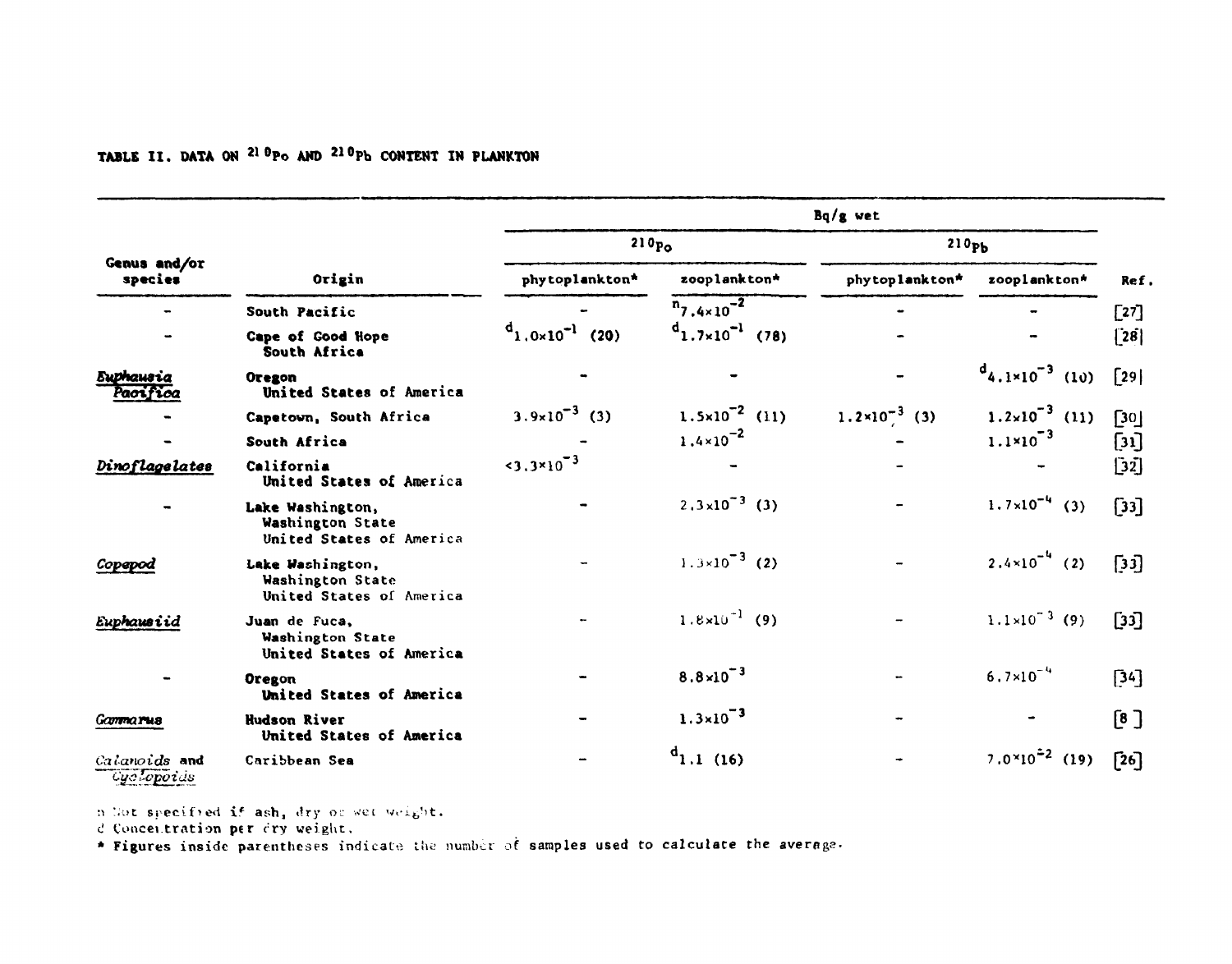|                                  |                                                     | $\times 10^{-12} g/g$ |                                                                             |                           |  |
|----------------------------------|-----------------------------------------------------|-----------------------|-----------------------------------------------------------------------------|---------------------------|--|
| Genus and/or<br>species          | Origin                                              | phytoplankton*        | zooplankton*§                                                               | Ref.                      |  |
| Calanue firmarcus                |                                                     |                       | $a_{0,1}$ (0.002)                                                           | [16]                      |  |
| Schizopood<br><b>orustaceous</b> | Mission Bay, California<br>United States of America |                       | $d_{0.04}$ (0.008)                                                          | [17]                      |  |
| Diatom                           |                                                     | $d_{1}$ (0.2)         |                                                                             | [18]                      |  |
|                                  | North Sea                                           |                       | (0.275)                                                                     | $\lceil 9 \rceil$         |  |
|                                  |                                                     |                       | $d_{1.8(0.4)}$                                                              | $[20-22]$                 |  |
|                                  | Providence Channel<br><b>Bahamas</b>                |                       | $^{4d}$ 0.22    6     (0.04)                                                | [23]                      |  |
|                                  | Lake Lower Bass<br>Canada                           |                       | $^{td}$ 0.92     18     (0.2)                                               | [24]                      |  |
|                                  | Lake Upper Bass<br>Canada                           |                       | $^{4d}$ 1.10     18     (0.2)                                               | $\lceil 24 \rceil$        |  |
|                                  | Lake Maskinorge<br>Canada                           |                       | $td_{3.8}$   18  (0.8)                                                      | [24]                      |  |
| Chaetoceros and<br>Rhizosolenia  | Agulhas Current<br>South Africa                     | $^{ttd}$ 7.7 (1.5)    |                                                                             | $\mathbf{E}$              |  |
| Sketotenema<br>Nitzchia          | West of South Africa                                | $d_{1.0}$ (0.2)       |                                                                             | $\left[\mathbf{3}\right]$ |  |
|                                  | South Africa                                        |                       | $\text{Hd}_2$ , 5  15  (0.5)                                                | [3, 25]                   |  |
| Garmarus                         | Hudson River<br>United States of America            |                       | (0.048)<br>$\mathbf{v} = \mathbf{v} \mathbf{v}$ , $\mathbf{v} = \mathbf{v}$ | $\lbrack 8 \rbrack$       |  |
| Calanoids and<br>Cyclopoids      | Caribbean Sea                                       |                       | $\binom{d}{0.13}$   19   (0.03)                                             | $\lceil 26 \rceil$        |  |

# **TABLE I. SUMMARY OF THE DATA ON <sup>226</sup>Ra CONTENT IN PLANKTON**

and a strategic

a Concentration per ash weight.

d Concentration per dry weight.

\* Figures inside parentheses indicate estimated concentration per vet weight.

§ Figures inside double vertical bars indicate the number of samples used to calculate the average.

t Not specified whether phytoplankton or zooplankton, but it is assumed to be mostly zooplankton.

++ Seven phytoplankton - belies armg fifteen plankton samples: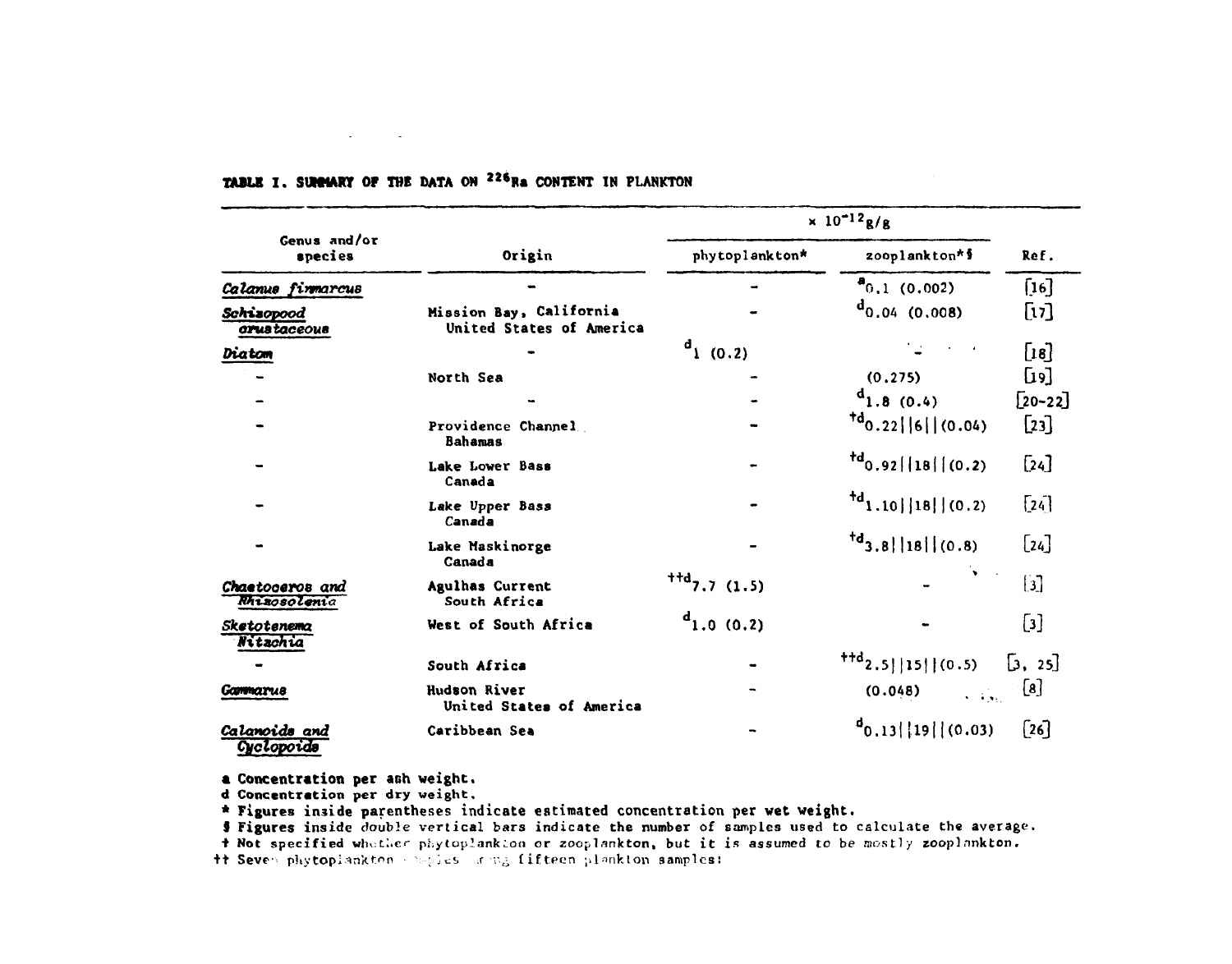|                                                       |                                                 |                                                                                                                   |                      | Bq/g                                                                                 |                   |                               |              |
|-------------------------------------------------------|-------------------------------------------------|-------------------------------------------------------------------------------------------------------------------|----------------------|--------------------------------------------------------------------------------------|-------------------|-------------------------------|--------------|
| Genus and/or<br>species                               | Origin                                          | $A_{IJ}^{\star+}$                                                                                                 |                      | $A_{Th}$ *†                                                                          |                   | $228_{\text{Ra}}$             | Ref.         |
| Calanoids and<br>Cyclopoids <sup>1</sup>              | Caribbean Sea                                   | $d_{7.0 \times 10^{-3}}$ (5)                                                                                      | 238<br>$\rightarrow$ | $d_{1,5\times10^{-3}(4)}^{d_{1,1\times10^{-3}(5)}}$                                  | 232<br>228        | $^{2d}$ 1,9×10 <sup>-3</sup>  | [26]         |
| Fucus vesiculosus<br>and Fucus<br>$s$ erratus $2 + r$ | Swedish south<br>west coast                     | $\frac{d_{1,11}\times 10^{-2}}{d_{4,5}\times 10^{-4}}$<br>$\frac{d_{1,27}\times 10^{-2}}{d_{1,27}\times 10^{-2}}$ | 238<br>235<br>234    | $\substack{d_9\\d_4\\d_5\\0\times10^{-2}\\d_5\\0\times10^{-3}}$                      | 232<br>230<br>228 |                               | [35]         |
|                                                       | South Africa                                    | ò,<br>$\blacksquare$                                                                                              | $\blacksquare$       | $\frac{P^{w}}{1.0 \times 10^{-3}}$ $\frac{7^{w}}{1.4 \times 10^{-2}}$ $(1!)$<br>(15) | 228<br>228        |                               | [36]<br>[25] |
| Gammarus                                              | <b>Hudson River</b><br>United States of America |                                                                                                                   |                      | $W_{8,1\times10^{-4}}$                                                               | 228               | $\frac{zw}{2.3\times10^{-3}}$ | [8]          |
| <b>TAEA</b> seaweed                                   |                                                 | $\frac{d_{8.5\times10^{-3}}}{d_{1.1\times10^{-3}}^{1.1\times10^{-3}}}$                                            | 238<br>235<br>234    | $\frac{d}{d}$ 3.0×10 <sup>-4</sup><br>6.7×10 <sup>-3</sup>                           | 232<br>230<br>234 |                               | $[37]$       |

TABLE III. SUMMARY OF THE CONTENTS OF <sup>238</sup>U, <sup>235</sup>U, <sup>234</sup>U, <sup>232</sup>Th, <sup>230</sup>Th, <sup>228</sup>Th AND <sup>223</sup>Ra IN PLANKTON

 $* A = A$ tomic mass.

\*\* Brown algae.

I Figures inside parentheses indicate the number of samples used to calculate the average.

d Per gram dry.

w Per gram wet.

tt Not specified whether phytoplankton or zooplankton, but it is assumed to be mostly zooplankton.

\$ Collected from the vicinity of a reprocessing plant.

p Phytoplankton.

z Zooplankton.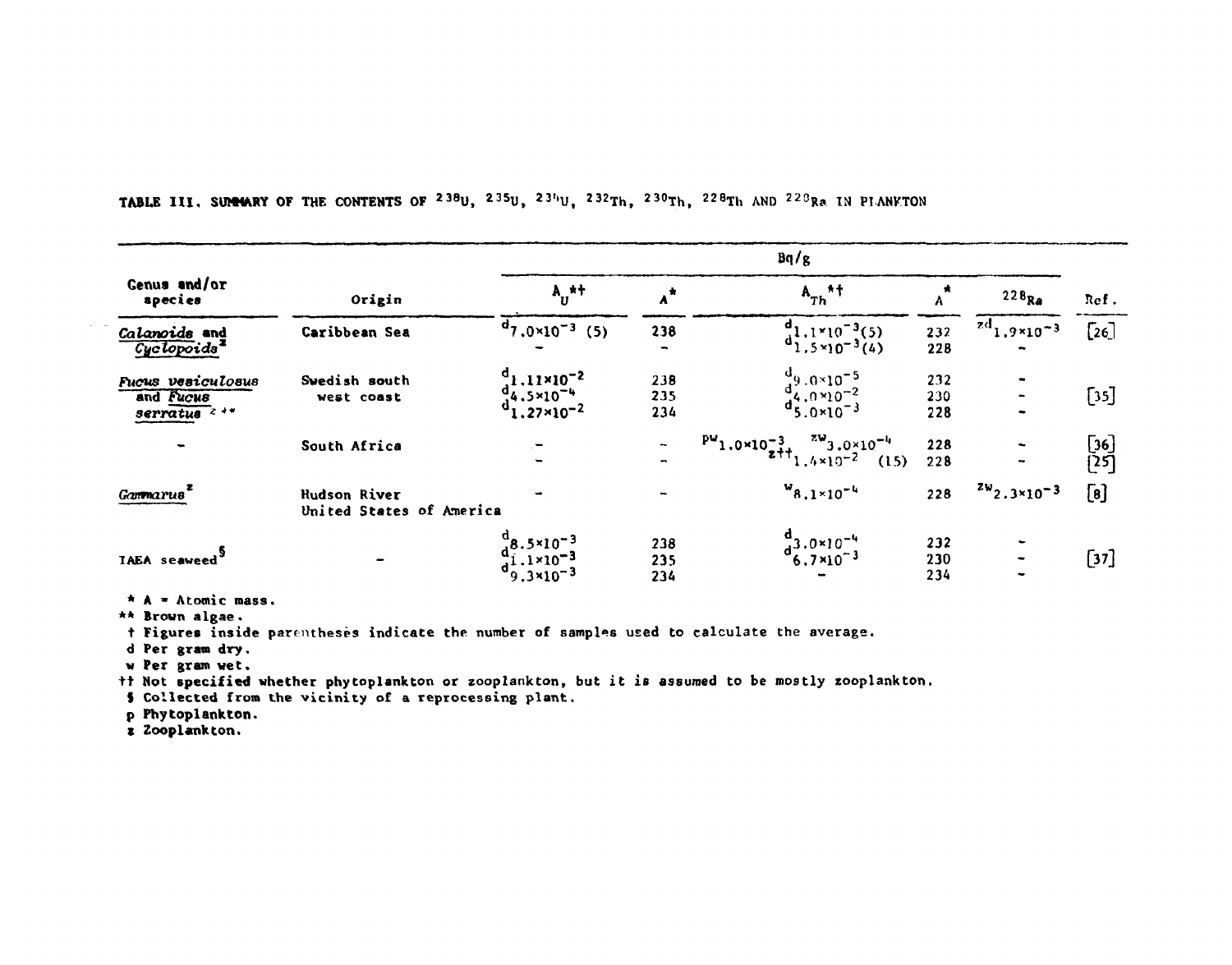|                              |                                           | Bq/g                                                                                |                    |                                           |     |                                 |                |                    |
|------------------------------|-------------------------------------------|-------------------------------------------------------------------------------------|--------------------|-------------------------------------------|-----|---------------------------------|----------------|--------------------|
| Sample                       | Origin                                    |                                                                                     |                    | $^{\prime\prime}$ Am                      |     | $A_{\text{Cm}}^{\qquad 5}$      |                | Ref.               |
| Algae, genus<br>Rhisocionium | Colorado<br>United States of America      | $d_{3,5} \times 10^{-2}$                                                            | 239                | $^d$ 4,3×10 <sup>-3</sup>                 | 241 |                                 | $\blacksquare$ | [43]               |
| Mixed plankton               | Lake Michigan<br>United States of America | $W^{**}$ 1.6×10 <sup>-4</sup> 239+240 $W_{1,1\times10}^{-2}$                        |                    |                                           | 241 |                                 | -              | $\left[ 44\right]$ |
| <b>Fucus</b>                 | Swedish south<br>west coast               | $d_{1.9\times10}$ <sup>-4</sup>                                                     |                    | $239+240$ $d_{5,3\times10}$ <sup>-5</sup> | 241 |                                 | $\rightarrow$  | [35]               |
| Seaweed <sup>1</sup>         | Cumbrian coast<br>United Kingdom          | $\begin{array}{c} \n\omega_3.7 \times 10^{-2} \\ \omega_1.6 \times 10\n\end{array}$ | $239 + 240$        | 238 $w_{4.5\times10}^{-1}$                | 241 | $v_{1.9 \times 10^{-2}}$        | 242            | [45]               |
| IAEA seaweed <sup>††</sup>   |                                           | $\frac{d}{dt}$ , 4×10 <sup>-1</sup>                                                 | 238<br>$239 + 240$ | $^{d}$ 3.7×10 <sup>-1</sup>               | 241 | $d_{1.1\times10}$ <sup>-3</sup> | 244            | [31]               |

TABLE IV. SUMMARY OF THE CONTENTS OF MAN-MADE ALPHA EMITTERS<sup>\*</sup> IN PLANKTON

**5 A = Atomic mass.**<br> **\* For further data on <sup>238</sup>Pu and <sup>239</sup>Pu up to 1977 see Ref.**  $\begin{bmatrix} 7 \end{bmatrix}$ .<br> **\*\* Included also in Ref.**  $\begin{bmatrix} 7 \end{bmatrix}$ .

d Per gram dry weight.

w Per gram wet weight.

+ Highest concentrations.

#+ Collected from the vicinity of a reprocessing plant.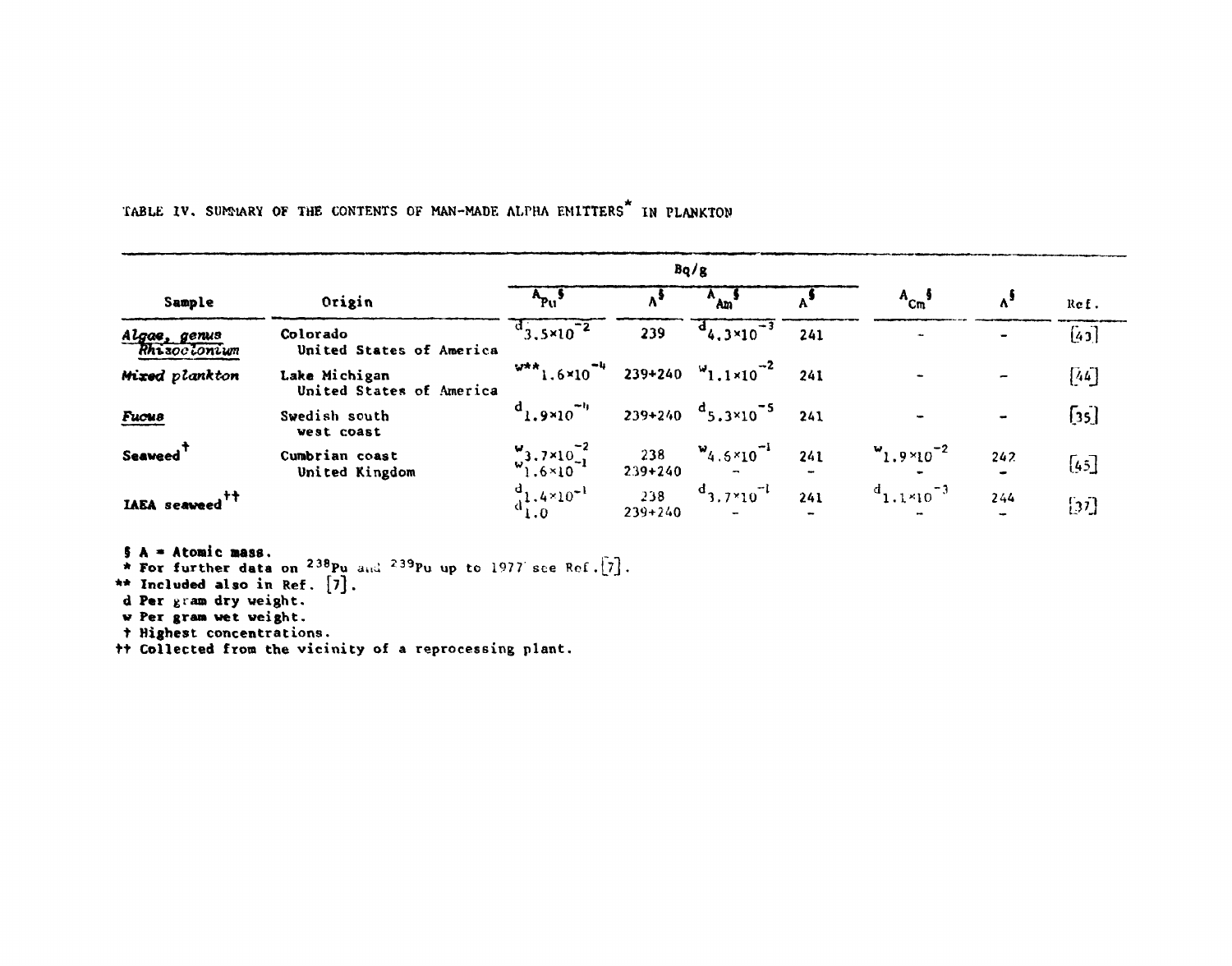|                            | Dose factor<br>(uGy/h)                                                           |                                                                 |                      | Dose rate (range)<br>$\mu$ Cy/h |                                  |
|----------------------------|----------------------------------------------------------------------------------|-----------------------------------------------------------------|----------------------|---------------------------------|----------------------------------|
| Nuclide                    | (bq/g)                                                                           | Site                                                            | from                 | to                              | Site                             |
| $210p_0$                   | $1.13 \times 10^{-1}$                                                            | Hudson River and<br>Lake Washington<br>United States of America | $1.5 \times 10^{-4}$ | $2.5 \times 10^{-2}$            | Caribbean Sea                    |
| 226Ra**                    | $1.02 \times 10^{-1}$                                                            | <b>Unknown</b>                                                  | $2.0 \times 10^{-4}$ | $1.6 \times 10^{-1}$            | Agulhas Current<br>South Africa  |
| 228 $\mathbf{n}^{\dagger}$ | $1.15 \times 10^{-1}$                                                            | South Africa and<br>Caribbean Sea                               | $3.5 \times 10^{-5}$ | $3.2 \times 10^{-4}$            | South Africa                     |
| 230Th                      | $1.00 \times 10^{-1}$                                                            | (IAEA seawwed) <sup>††</sup>                                    | $1.3 \times 10^{-4}$ | $8.0 \times 10^{-4}$            | Swedish south<br>west coast      |
| 232Th                      | $8.52 \times 10^{-2}$                                                            | Swedish south<br>west coast                                     | $1.5 \times 10^{-6}$ | $1.9 \times 10^{-5}$            | Caribbean Sea                    |
| 2348                       | $1.02 \times 10^{-1}$                                                            | (IAEA seaweed) <sup>††</sup>                                    | $1.9 \times 10^{-4}$ | $2.6 \times 10^{-4}$            | Swedish coast<br>west coast      |
| <b>235u</b>                | 8.95×10 <sup>-2</sup>                                                            | Swedish south<br>west coast                                     | $8.1 \times 10^{-6}$ | $2:0 \times 10^{-5}$            | (IAEA seaveed) <sup>††</sup>     |
| <b>238U</b>                | $8.95 \times 10^{-2}$                                                            | Caribbean Sea                                                   | $1.3 \times 10^{-4}$ | $2.0 \times 10^{-4}$            | Swedish coast<br>west coast      |
| 238Pu                      | $1.17 \times 10^{-1}$                                                            | (IABA seaveed) <sup>††</sup>                                    | $3.3 \times 10^{-3}$ | $4.3 \times 10^{-3}$            | Cumbrian coast<br>United Kingdom |
| 239, 240Pu                 | $1.11 \times 10^{-1}$                                                            | Swedish south<br>west coast                                     | $4.2 \times 10^{-6}$ | $1.4 \times 10^{-1}$            | Thule, Greenland                 |
| <b>241 Am</b>              | $1.17 \times 10^{-1}$                                                            | Swedish south<br><b>West coast</b>                              | $1.2 \times 10^{-6}$ | $5.4 \times 10^{-2}$            | Cumbrian coast<br>United Kingdom |
| 242Cm                      | $1.30 \times 10^{-1}$                                                            |                                                                 |                      | $2.5 \times 10^{-3}$            | Cumbrian coast<br>United Kingdom |
| <b>2440m</b>               | $1.24 \times 10^{-1}$<br>* Df = 2.13×10 $2 \frac{(\text{dis/h})}{(\text{Bq/g})}$ |                                                                 |                      | $2.8 \times 10^{-5}$            | (IABA seaveed) <sup>††</sup>     |

TABLE V. DOSE FACTORS AND RANGE OF INTERNAL DOSE RATES FOR NATURAL AND MAN-MADE ALPHA EMITTERS IN PLANKTON

 $\overline{a}$ 

At Assuming total radon escape.<br>
Tignoring possible contributions from the endogeneous decay of <sup>228</sup>Ra.<br>
It Collected from the vicinity of a reprocessing plant.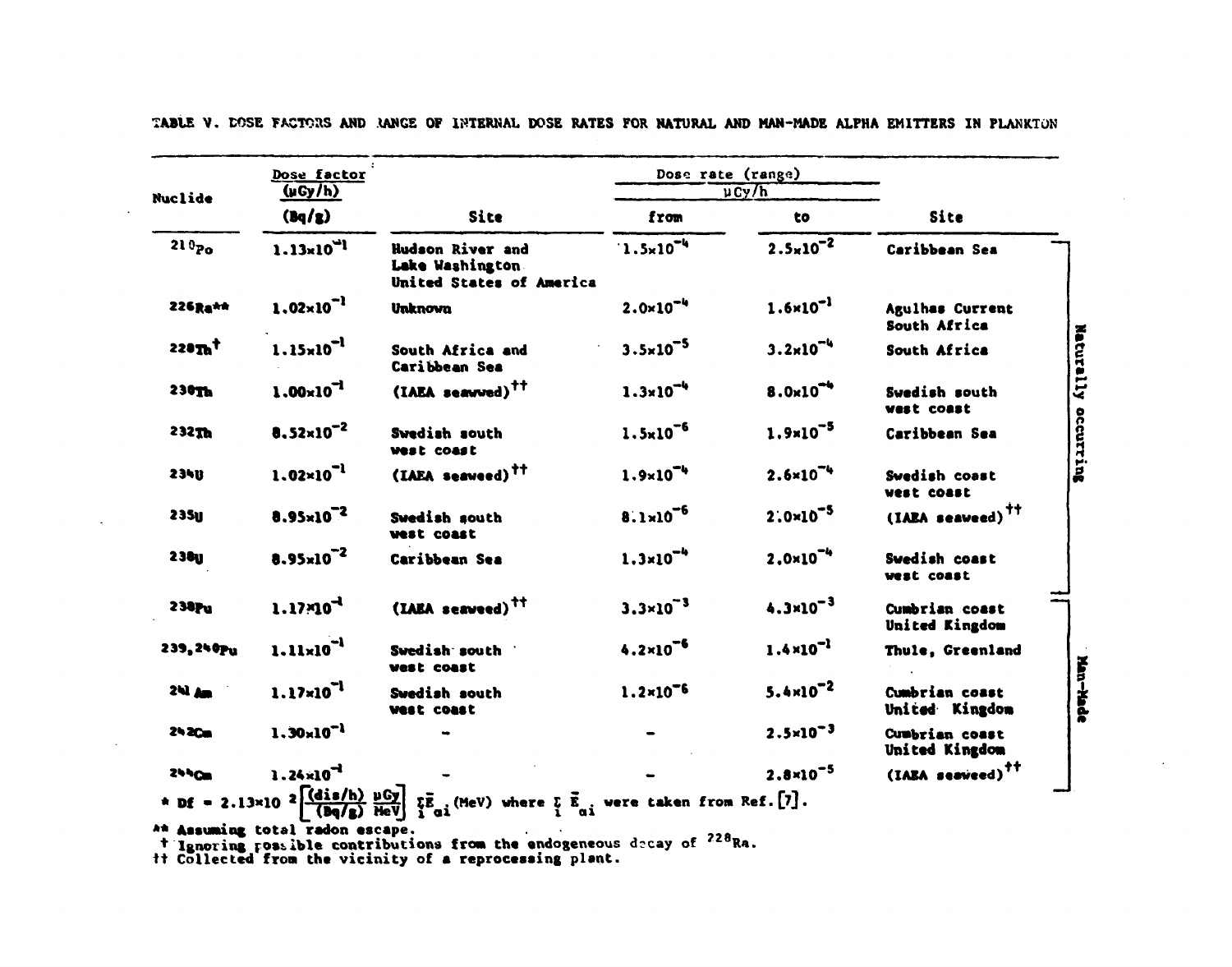**Figure caption.** 

Fig. 1. Alpha internal dose rates to plankton: O phytoplankton, *%* **zooplankton, x not specified.**